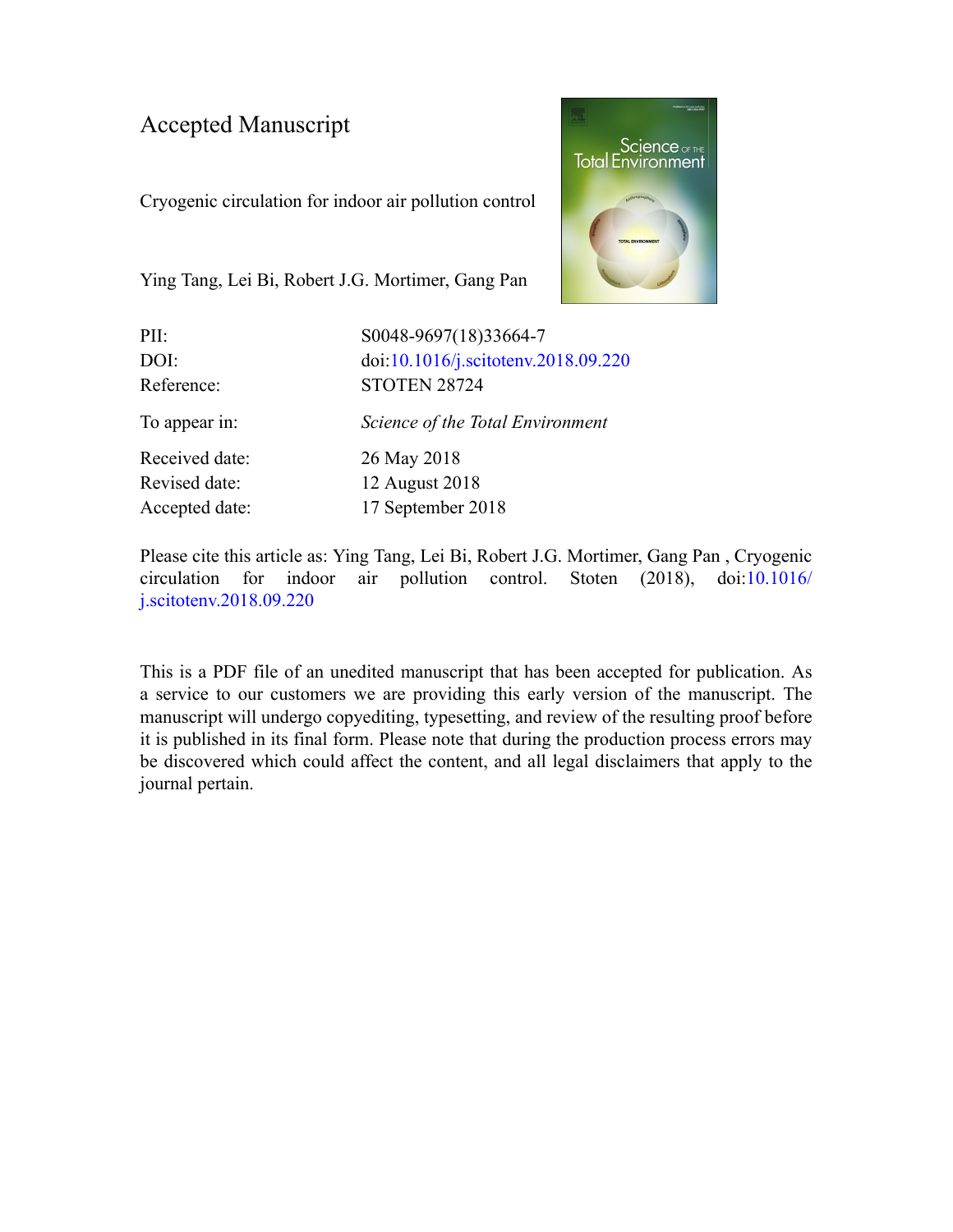### Cryogenic circulation for indoor air pollution control

Ying Tang a,c, Lei Bi<sup>a</sup>, Robert J. G. Mortimer<sup>b</sup>, Gang Pan<sup>a,b,\*</sup>

<sup>a</sup> Research Center for Eco-Environmental Sciences, Chinese Academy of Sciences,

Beijing 100085, P. R. China

<sup>b</sup> School of Animal, Rural, and Environmental Sciences, Nottingham Trent University,

Nottinghamshire, NG25 0QF, UK

<sup>c</sup> University of Chinese Academy of Sciences, Beijing 100049, P. R. China

Corresponding author.

1

ACCEPTED

E-mail address: [gpan@rcees.ac.cn](mailto:gpan@rcees.ac.cn) (G. Pan).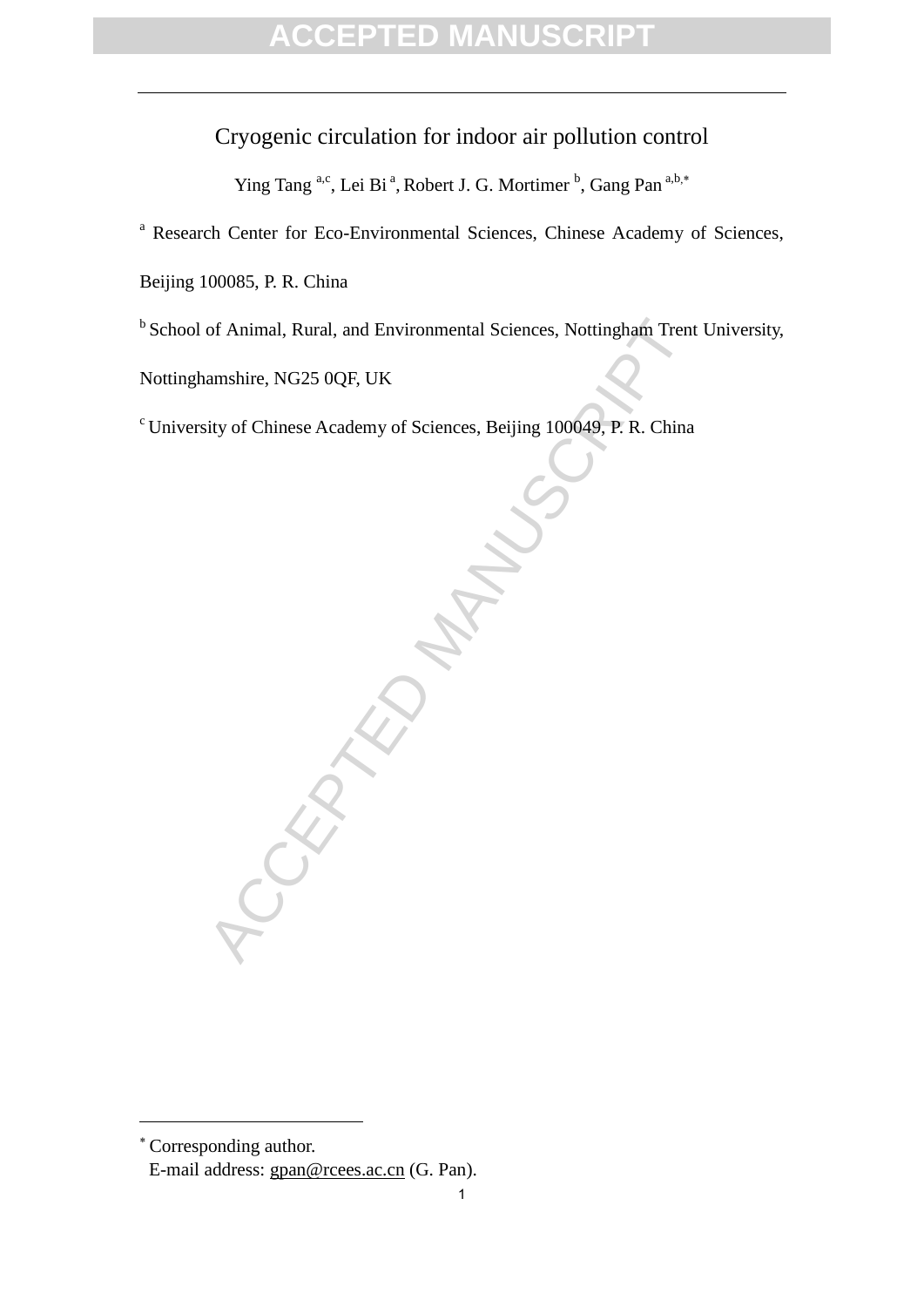meration of harmful by-products. Here, we studied the effect and<br>enic circulation for indoor air purification. Experimental results sl<br>of indoor  $PM_{2.5}$  from ambient air was removed at -18°C. The mo<br>ments indicate that m **Abstract:** Hazardous outdoor air pollution has severely affected indoor air quality, threatening the health of billions of people. However, existing indoor air purification technologies are unsatisfactory due to some inherent limitations such as poor efficiency, limited target pollutants, the need to frequently replace filters or adsorbents, or the generation of harmful by-products. Here, we studied the effect and mechanism of cryogenic circulation for indoor air purification. Experimental results show that up to 99% of indoor  $PM_{2.5}$  from ambient air was removed at -18°C. The morphological measurements indicate that micrometer-sized particles are formed concomitantly with the reduction of nanometer- or submicron-sized particles, suggesting that condensational growth of fine particles is responsible for the removal. Applying the method to gaseous pollutant purification demonstrates that  $98\%$  of NO<sub>2</sub> is condensed and removed from the ambient air at -50℃, implying that the method would be effective for multiple indoor pollutants with higher boiling points. Cryogenic condensation may provide a principle for continuous indoor air purification via modified air conditioners and humidifiers in cases where health benefits outweigh energy consumption concerns.

*Keywords:* PM<sub>2.5</sub> pollution; Air cleaner; Public health; Indoor air quality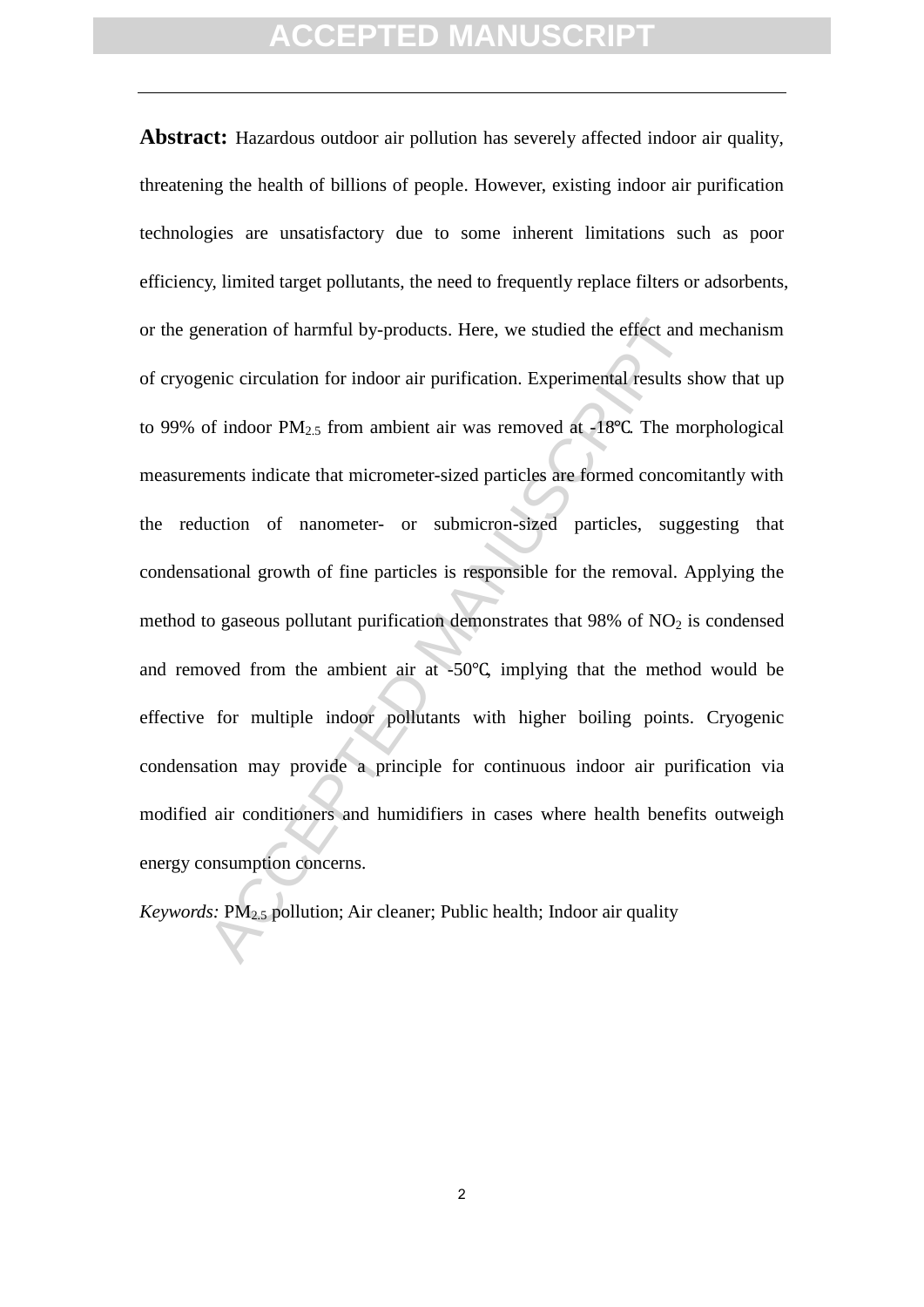#### **1. Introduction**

ealth (Lim et al., 2012; Shin, 2016; Wei et al., 2016), leading to<br>
be deaths annually worldwide (Jerrett, 2015; Lelieveld et<br>
us outdoor air pollution in many countries under rapid industrial<br>
affected indoor air quality Severe haze pollution has become a "global plague" (Huang et al., 2014; Wang et al., 2014). Chronic exposure to haze pollution contributes to weight gain, cardiorespiratory and metabolic dysfunction, respiratory problems and impaired mental health (Lim et al., 2012; Shin, 2016; Wei et al., 2016), leading to 3.3 million premature deaths annually worldwide (Jerrett, 2015; Lelieveld et al., 2015). Hazardous outdoor air pollution in many countries under rapid industrialization has severely affected indoor air quality (Kulmala, 2015; Luengas et al., 2015). Many people spend more than 90% of their time indoors, particularly if outdoor air quality is poor (Kulmala, 2015), therefore indoor air quality in regions with haze problems is a vital environmental factor that affects public health.

The present state of indoor air purification is unsatisfactory due to various limitations of the existing technologies (Luengas et al., 2015). Mechanical and electronic filtration are effective for removing suspended particles from indoor air, but frequent replacement of filters is required to maintain good performance (Luengas et al., 2015). Adsorption has been applied to retain gaseous contaminants, but the regeneration of adsorbents involves significant additional costs (Jo and Yang, 2009; Luengas et al., 2015). Photo-oxidation promotes the degradation of indoor organic contaminants, but the method is often pollutant-specific and short lived, and may generate harmful by-products (Destaillats et al., 2012; Ourrad et al., 2015). Therefore, there is a need for sustainable methods that can continuously remove air pollutants at the cost of reasonable energy consumption.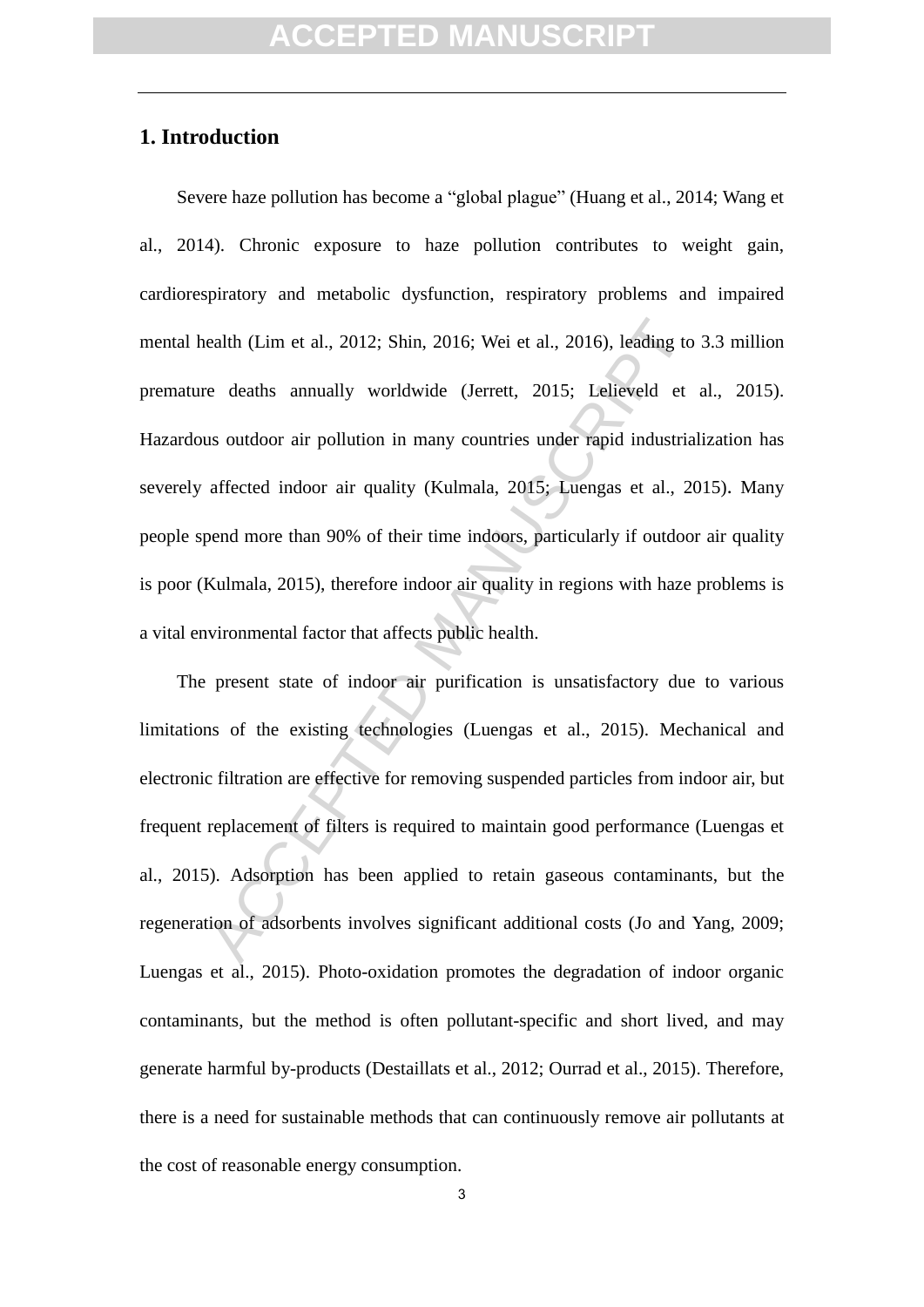Natural "wet deposition" (i.e., precipitation reaches the Earth's surface), is a major removal pathway of aerosol particles from the atmosphere (Pöschl, 2005). Precipitation originates from cloud particles, which are formed by condensation of water vapor on aerosol particles (Baker and Peter, 2008; Hoose and Mohler, 2012; Pöschl, 2005). Inspired by this phenomenon, we hypothesize that phase transition of gaseous components by cryogenic methods may be used to separate the haze particulates and gaseous pollutants from polluted air.

2005). Inspired by this phenomenon, we hypothesize that phase t components by cryogenic methods may be used to separate these and gaseous pollutants from polluted air.<br>
hough cryogenic methods have been applied to distill Although cryogenic methods have been applied to distill or concentrate industrial volatile organic compounds, in most cases the flue gases are at high concentration  $(>1%)$  (Dwivedi et al., 2004; Gupta and Verma, 2002), and hence the situation is different from the indoor environment with both gaseous and particulate pollutants at trace levels (Luengas et al., 2015; Wainman et al., 2001). Although refrigeration equipment is widely available worldwide, we found no specific studies on the use of cryogenic methods to tackle indoor air pollution. Here, we studied the effect and mechanism of cryogenic circulation in removing both indoor airborne particulate matter (PM) and typical associated gaseous pollutants  $NO<sub>2</sub>$ , and analyzed the technical challenge for practical applications.

#### **2. Materials and methods**

#### *2.1 Experimental set-up*

The polluted air was subjected to a cryogenic process when introduced into a single-tube circulated stainless steel pipeline installed in a custom-designed box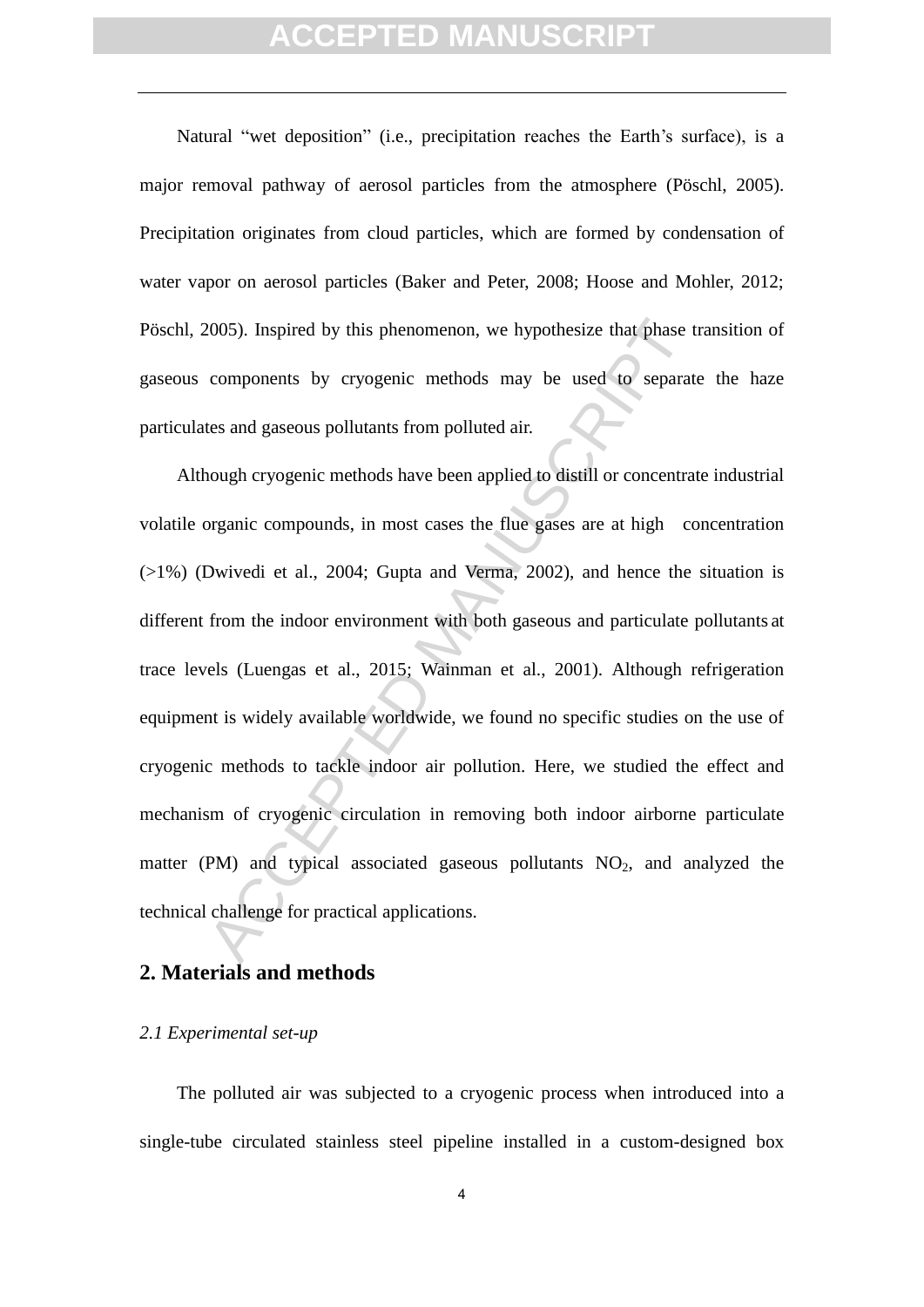condenser (50 cm×50 cm×70 cm), as shown in Fig. 1. The condenser was made up of a liquid nitrogen injection module, an intelligent temperature control module and a fan. Gas flow of liquid nitrogen vapor was controlled by the intelligent temperature control module to maintain the inner of the condenser at a given temperature (-60–25℃). The diameter (1.6 cm) and length (15 m) of the pipeline were designed to prolong the reaction time of the polluted air in the pipeline. Laminar flow conditions of the inlet polluted air were ensured during the experiments. The pipeline was restored to normal temperature and washed by clean air before each cryogenic treatment.

### *2.2 Indoor air fine particle removal*

C). The diameter (1.6 cm) and length (15 m) of the pipeline were<br>the reaction time of the polluted air in the pipeline. Laminar flow<br>the reaction time of the polluted air in the pipeline. Laminar flow<br>the polluted air wer Polluted indoor air in the Chinese laboratory was used for the study during heavy outdoor haze events between December 1, 2014 and January 28, 2015. The indoor temperature and relative humidity were 20–23℃ and 20–30% during the period (central heating applied in the laboratory), respectively. The indoor real-time haze samples were divided into three pollution levels according to the PM2.5 (particles of *d*  $\leq$ 2.5 µm): extremely heavily polluted (EHP, PM<sub>2.5</sub> > 0.50 mg/m<sup>3</sup>), heavily polluted (HP, 0.50 mg/m<sup>3</sup> > PM<sub>2.5</sub> > 0.15 mg/m<sup>3</sup>) and lightly polluted (LP, 0.15 mg/m<sup>3</sup> > PM<sub>2.5</sub> >  $0.075$  mg/m<sup>3</sup>).

In the blank experiments, haze polluted air with different pollution levels passed the condenser pipeline without cryogenic treatment at a volume flow rate of 2 L/min, to estimate the scavenging phenomena of particles occurring within the pipeline when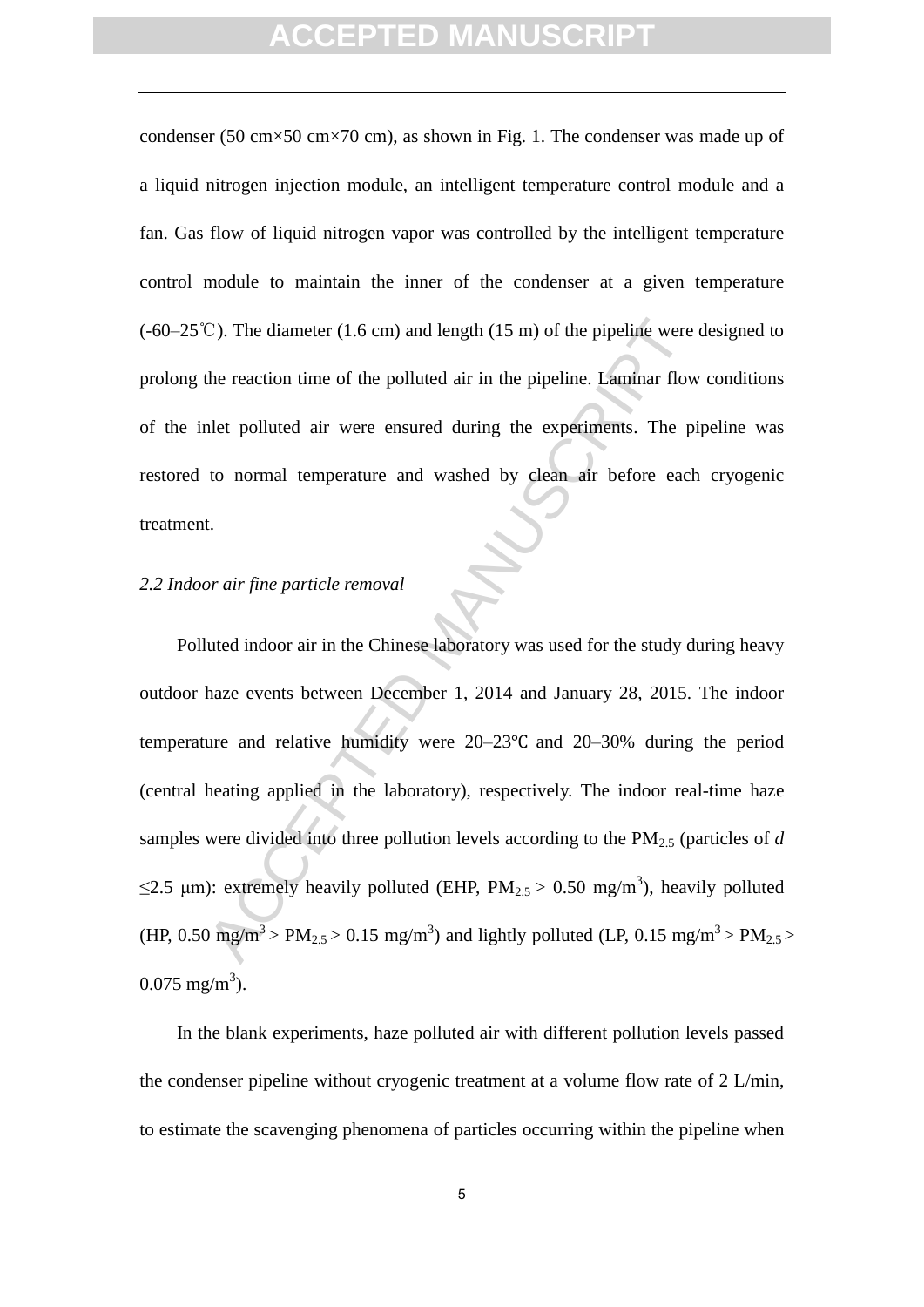a temperature gradient is absent. The indoor real-time haze polluted air was then introduced into the condenser at a designed temperature and subjected to a cryogenic process at the same volume flow rate. During the experiment, thermocouples and hygrometers (Testo 635-2, Germany) were installed to monitor the temperature and humidity of gas flow at the inlet and exit of the condenser. Concentration and size of aerosols at the inlet and exit were continuously and simultaneously monitored, and the removal efficiency for a single-pass was calculated accordingly. Moreover, haze samples before and after cryogenic treatment were directly collected on conductive black tape for TEM testing, to examine the morphological variation.

of gas flow at the inlet and exit of the condenser. Concentration<br>at the inlet and exit were continuously and simultaneously monito<br>efficiency for a single-pass was calculated accordingly. More<br>before and after cryogenic The mass concentrations of  $PM_{10}$  (particles of  $d \le 10 \mu m$ ),  $PM_{2.5}$  and  $PM_1$ (particles of  $d \leq 1$  µm) were measured using an LD-5C microcomputer laser dust monitor (Greenwood Innovation Co., Ltd, China), with a detection range of 0.001–10 mg/m<sup>3</sup>. The particle number concentrations of 0.30–10  $\mu$ m were detected by a CI-208 particle analyzer (Climet Co., USA). The airflow in the exit was thawed by heater bands with a temperature controller before detecting the mass and number concentration of the aerosol particles.

### *2.3 NO2 removal*

Highly purity  $N_2$  was used to dilute the  $NO_2$  to desired initial concentrations of 0.42, 0.66, 1.41, 5.78 and 9.23 ppm. The  $NO<sub>2</sub>$  gas was passed through the condenser at a gas flow velocity of 2 L/min under different cryogenic temperatures. The  $NO<sub>2</sub>$ concentrations of the gas mixture were detected on the inlet and exit of the condenser,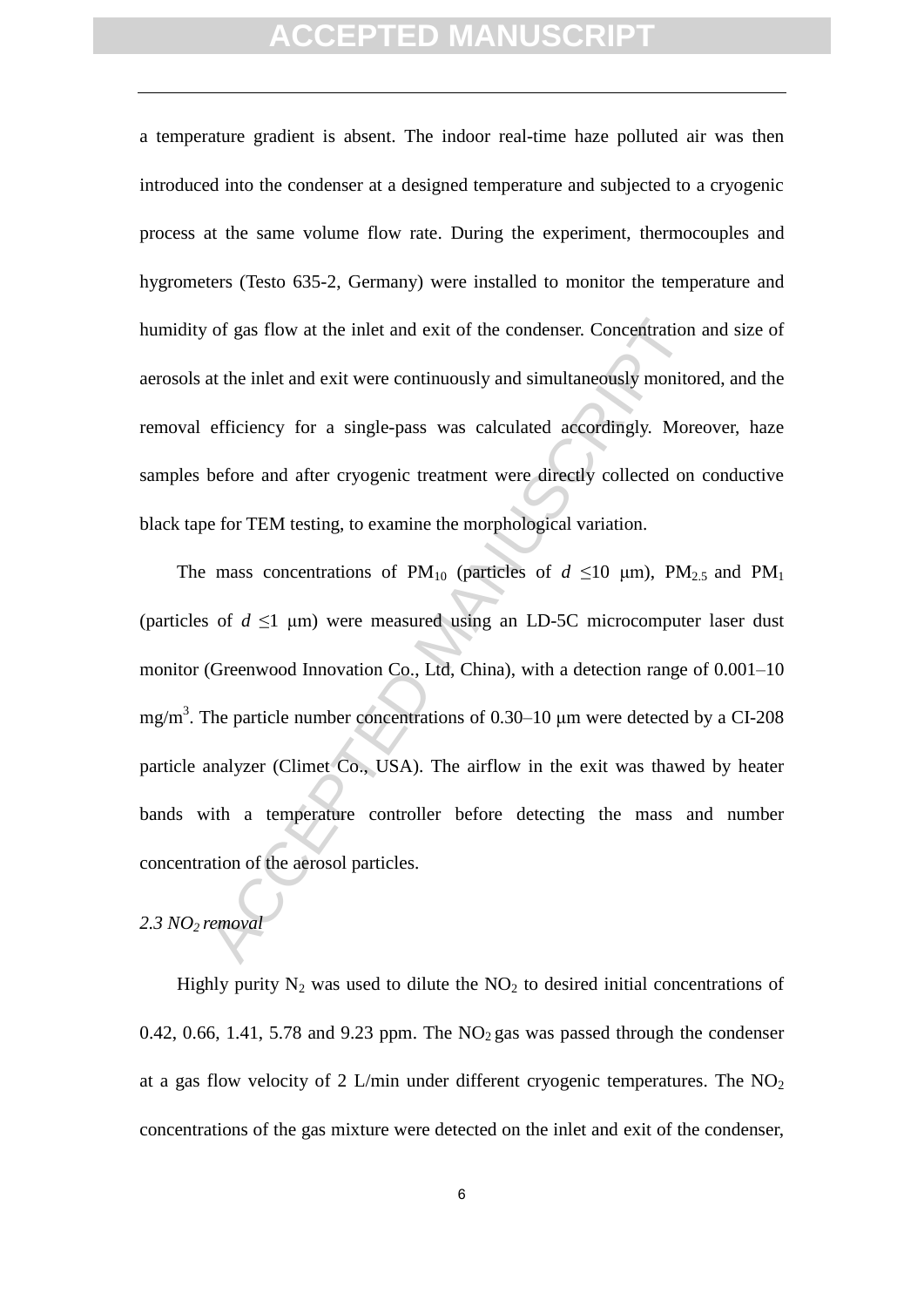and the single-pass efficiency of  $NO<sub>2</sub>$  was obtained by calculating the  $NO<sub>2</sub>$ concentration changes during a cryogenic process at a given temperature. The concentrations of  $NO<sub>2</sub>$  were monitored by a Digital Compact Portable  $NO<sub>2</sub>$  Analyzer (Interscan Corporation, USA).

#### **3. Results and discussion**

#### *3.1 Removal of haze particles*

**and discussion**<br>
by *wal of haze particles*<br>
en the haze-polluted air was introduced into the condenser,<br>
ation of haze particles at the exit decreased with decreasing<br>
ure (Fig. 2d-f) compared to that of PM<sub>1</sub>, PM<sub>2.5</sub> When the haze-polluted air was introduced into the condenser, the mass concentration of haze particles at the exit decreased with decreasing cryogenic temperature (Fig. 2d-f) compared to that of  $PM_1$ ,  $PM_{2.5}$  and  $PM_{10}$  at the inlet (Fig. 2a-c). In the blank experiments (20 $^{\circ}$ C), 20-30% of micron size particles PM<sub>10</sub> and PM<sub>2.5</sub> were removed by gravitational settling within the pipeline (Nishio et al., 1974). Intriguingly, the mass concentrations of  $PM_{10}$  and  $PM_{2.5}$  were reduced to below the Chinese national standard levels (0.15 mg/m<sup>3</sup> for  $PM_{10}$  and 0.075 mg/m<sup>3</sup> for  $PM_{2.5}$ ) at -15 $\degree$ C and -16.5 $\degree$ C, respectively. PM<sub>1</sub> particles are suspected to pose the greatest health risk among the respirable particles (Sun et al., 2014; Tian et al., 2014). Due to the dominant deposition effect of submicron particles — Brownian diffusion was negligible (Fuchs, 1964; Batchelor and Shen, 1985), PM<sub>1</sub> particles were found hardly removed within pipeline in blank experiments. However, half of the  $PM_1$  particles were removed from LP samples and nearly all of them were removed from EHP samples at temperatures lower than -18℃. These results indicated that, cryogenic circulation was effective in removing both micron and submicron size particles from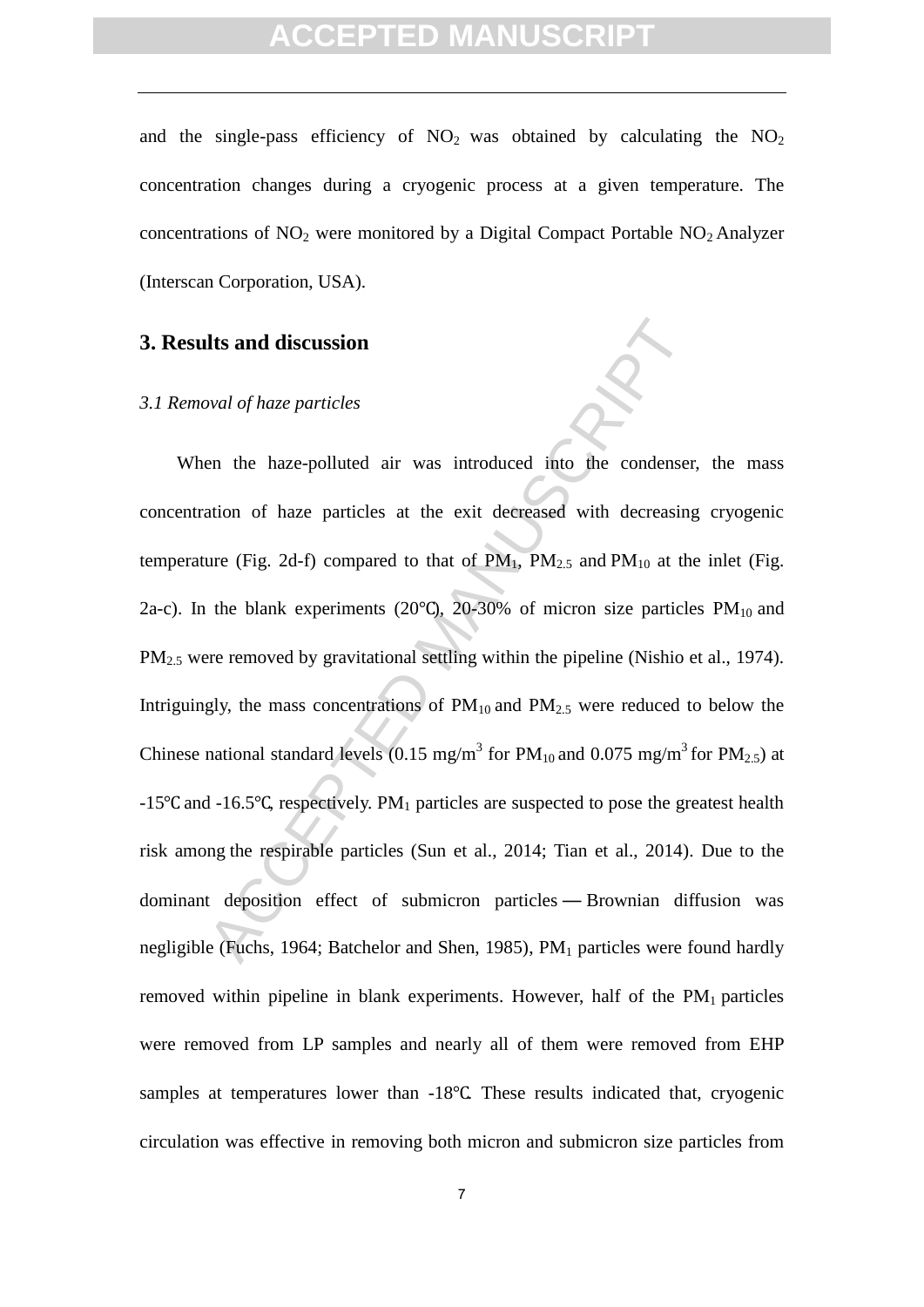indoor polluted air, and the removal efficiency of fine particles is markedly higher at higher pollution levels.

is illustrated in Fig. 3a. Taking EHP samples as an example, wh<br>passed through the condenser pipeline but without cryogenic tr<br>ss than 10% of fine particles of  $d = 0.3-1$  µm were removed.<br>luted air was cooled to around -1 The number concentration of haze particles was detected (see Supplementary Fig. S1) and particle number evolution of size-resolved particles during the cryogenic treatment is illustrated in Fig. 3a. Taking EHP samples as an example, when the haze samples passed through the condenser pipeline but without cryogenic treatment (at 20 $^{\circ}$ C), less than 10% of fine particles of  $d = 0.3-1$  um were removed. When the haze-polluted air was cooled to around -10℃, distinct reductions in the concentrations of particles of  $d = 0.3{\text -}0.5$ , 0.5–1 and 1–3  $\mu$ m were accompanied by successive increases in coarse particles of  $d = 5{\text -}10$  and  $>10$  µm. These results imply that coarser particles were formed by coagulation of the multiple fine particles. This result was clearly confirmed by the morphological variation of haze particles during the cryogenic process around -10℃ (Fig. 3b and 3c), during which a considerable number of nanometer- or submicron-sized particles were found to be replaced by particles of several microns in diameter. Additionally, water moisture in the haze flow was decreased to zero around -10℃ (Fig. 3d), suggesting water vapor was effectively condensed under cryogenic treatment.

#### *3.2 Removal of NO<sup>2</sup>*

In addition to particulate pollutants, the gaseous pollutant  $NO<sub>2</sub>$  at relatively low concentrations (ppb to ppm levels) was treated at various cryogenic temperatures.  $NO<sub>2</sub>$  was the focus because it has been shown to be a ubiquitous indoor pollutant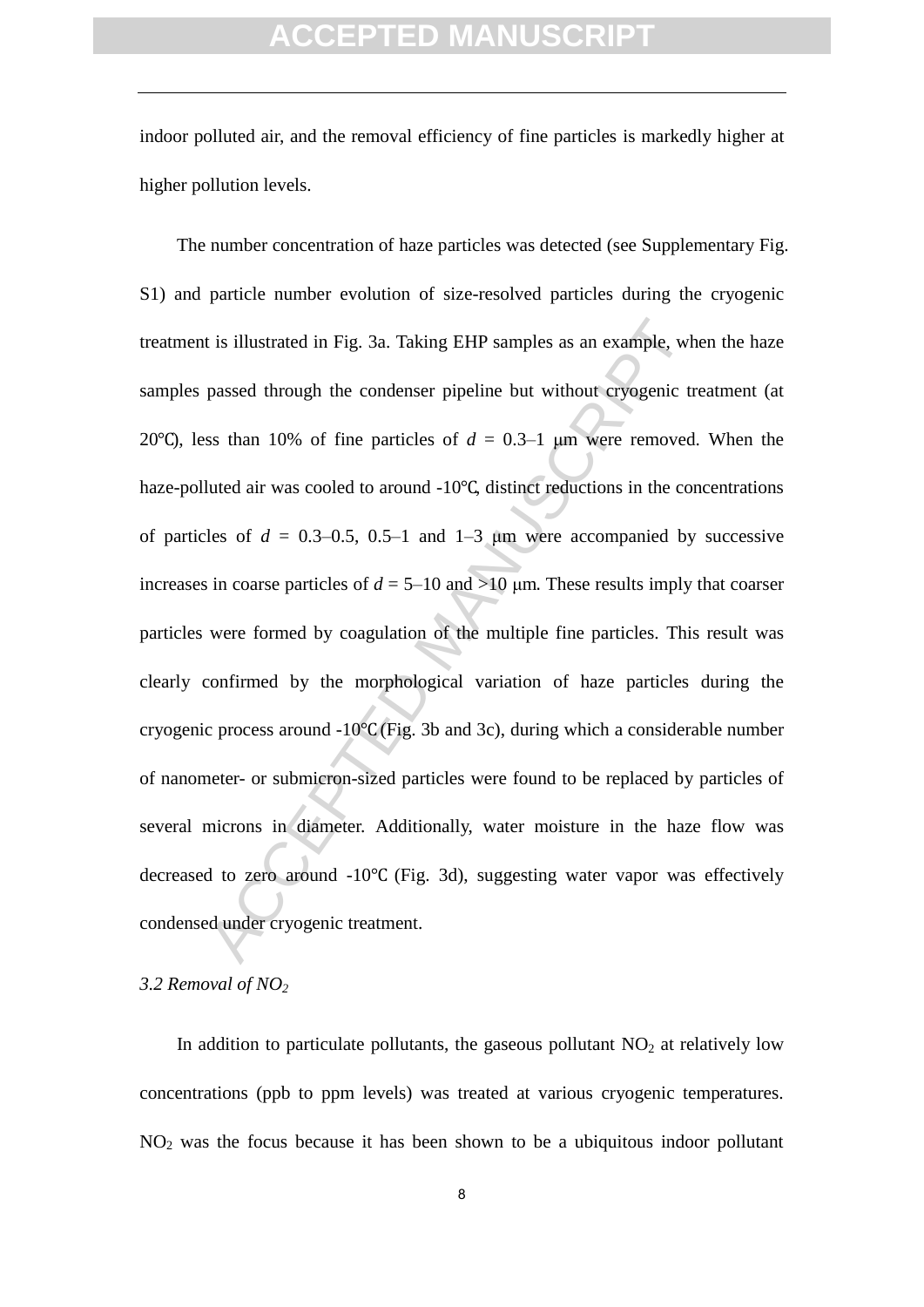(Challoner and Gill, 2014; Cibella et al., 2015; Xie et al., 2015), and high levels of  $NO<sub>2</sub>$  are associated with increased respiratory symptoms and reduced lung function (Cibella et al., 2015; Kattan et al., 2007). Fig. 4 shows that the  $NO<sub>2</sub>$  concentration decreased remarkably with decreasing temperature, and -50℃ was sufficient to meet the Chinese indoor standard of  $0.12$  ppm under different initial  $NO<sub>2</sub>$  concentrations (0.42–9.23 ppm). In addition, the removal efficiency for  $NO<sub>2</sub>$  was significantly enhanced at higher pollution levels, due to correspondingly higher mass transfer rates from the bulk vapor phase to the liquid or solid condensate (Dwivedi et al., 2004).

#### *3.3 Purification mechanism*

ese indoor standard of 0.12 ppm under different initial NO<sub>2</sub> cor<br>
23 ppm). In addition, the removal efficiency for NO<sub>2</sub> was s<br>
1 at higher pollution levels, due to correspondingly higher mass tr<br>
bulk vapor phase to the When the polluted haze air passed through the condenser, thermophoresis and cryogenic condensation are the two possible explanations for the enhanced particle removal inside the cooled pipelines. Thermophoresis is a common phenomenon whereby aerosol particles drift towards and deposit onto the wall of the pipeline when subjected to a temperature gradient (Lin et al., 2008). It is found particularly effective in removing submicron particles from gas and their removal efficiency depends on the temperature gradient (Batchelor and Shen, 1985; Wang and You, 2013). Usually, less than 10% of the inlet dried submicron particles are deposited by thermophoresis when they pass though pipelines with temperature gradient of 30-80℃ under laminar flow condition (Montassier et al., 1991; Nishio et al., 1974; Romay et al., 1998; Stratmann et al., 1994; Tsai et al., 2004; Wang and You, 2013). This value was much lower than the removal efficiency of  $PM_1$  in our experiment, for example, nearly all  $PM_1$  were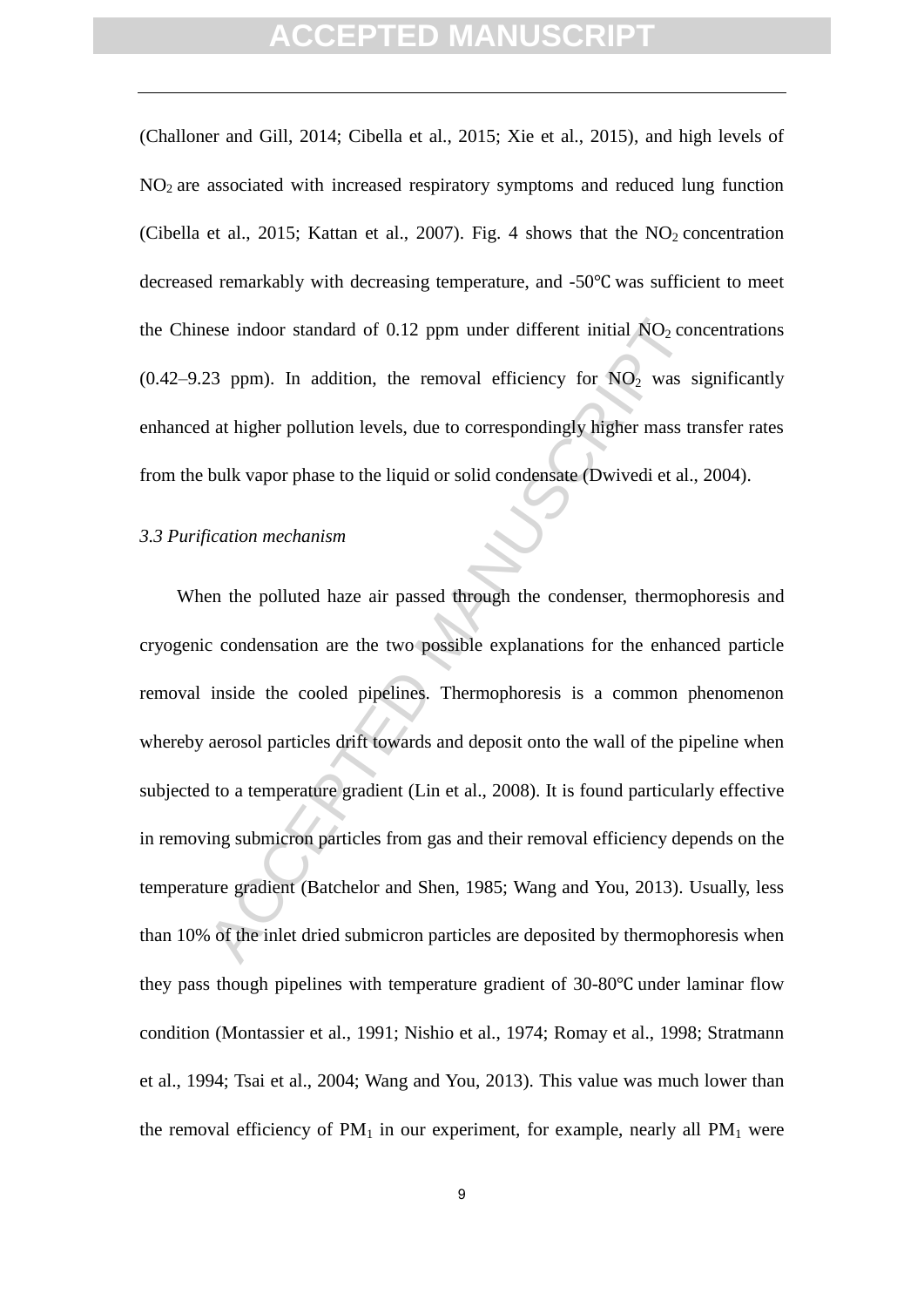removed from EHP samples when the temperature gradient was 38℃ (from 20℃ to -18℃) (Fig. 2). Therefore, thermophoresis deposition was not the principal removal mechanism of haze particles by this cryogenic method.

ure as low as -38 °C, however, this process can be triggered<br>acting as ice nuclei at much higher temperatures below 0°C (Prup<br>112). The latter process is defined as heterogeneous condensation<br>of it is a useful pre-condit It is known that water vapor in homogeneous systems can become ice at temperature as low as -38 ℃, however, this process can be triggered by aerosol particles acting as ice nuclei at much higher temperatures below 0℃ (Pruppacher and Klett, 2012). The latter process is defined as heterogeneous condensation of water vapor, and it is a useful pre-conditioning technique for fine particle enlargement (Heidenreich and Ebert, 1995; Yang et al., 2010). In this study, heterogeneous water nucleation on the fine haze particles was achieved by cryogenic treatment, and distinct formation of micron-sized particles of *d* = 1-3, 3-5 and 5–10 μm began at around -10℃(Fig. 3 and Supplementary Fig. S1). This temperature coincided with the onset freezing temperature of some typical aerosols, for example, bioaerosols, soil particles and clay mineral coated with soluble ions (Fornea et al., 2009; Hoose and Mohler, 2012). Therefore, the condensational growth of  $PM_1$  was responsible for the reduction of PM<sub>1</sub> exit mass concentrations compared to PM<sub>2.5</sub> and PM<sub>10</sub> at -10°C (Fig. 2). Moreover, fine particle enlargement is significantly enhanced by increasing the temperature gradient between the inlet gas and cooled pipeline (Tammaro et al., 2012), suggesting larger micron-sized particles (eg. particles of  $d > 10 \mu m$ ) were formed by cryogenic growth and collision/agglomeration among particles (Fig. 3 and Supplementary Fig. S1). The coarser particles are prone to be separated from the polluted air and removed by gravitational or inertial settling within the pipe (Tammaro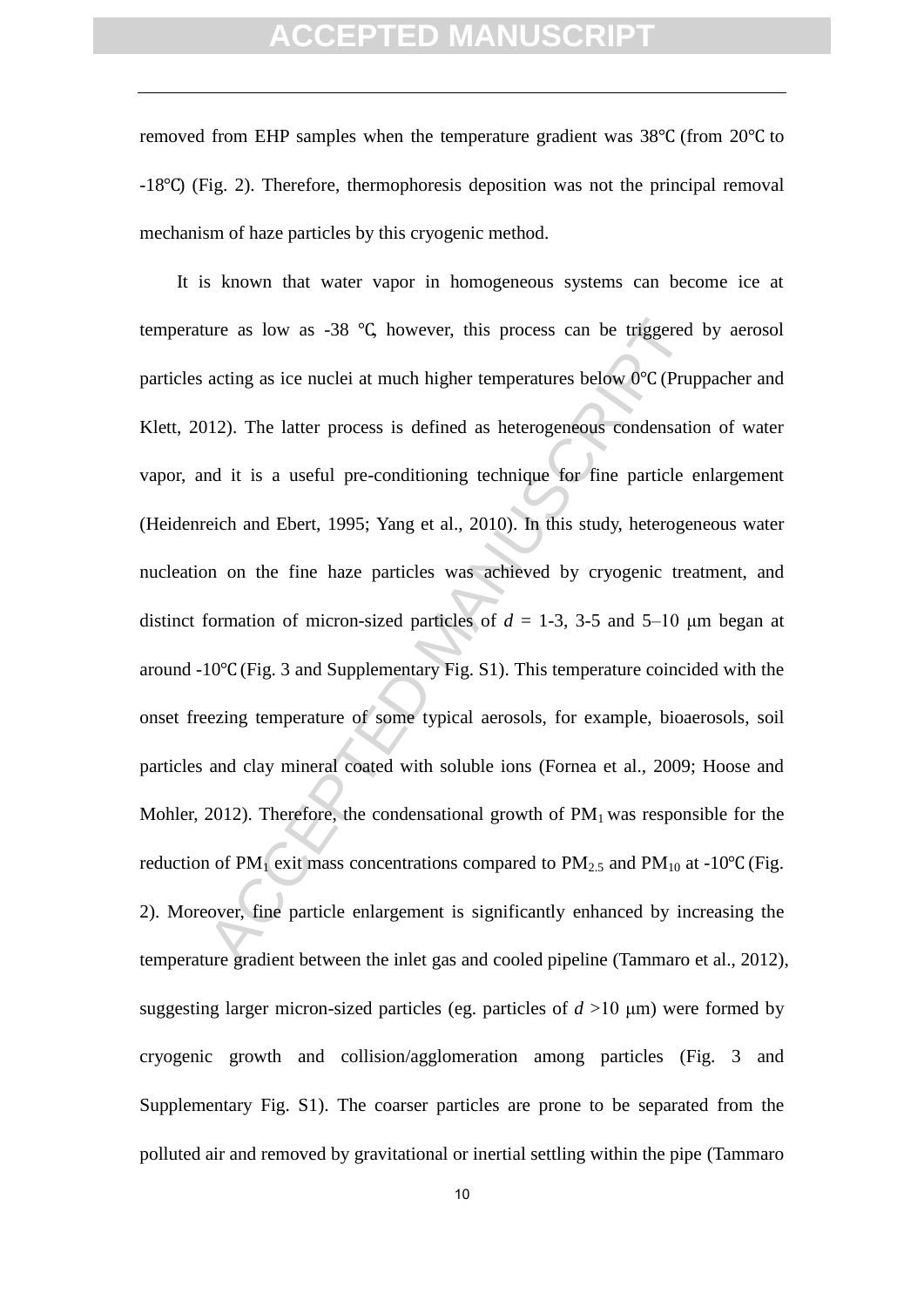et al., 2012; Yang et al., 2010). Therefore, the remained fine particles  $PM_1$  become dominant in the exit air (Supplementary Fig. S1), and the corresponding exit mass concentration of nearly all the particle matter fractions were more or less the same at lower cryogenic temperatures (Fig. 2). Overall, heterogeneous condensation was mainly responsible for the removal of fine particulate pollutants under cryogenic treatment.

esponsible for the removal of fine particulate pollutants under<br>t.<br>
t.<br>
t.<br>
purely gaseous pollutant NO<sub>2</sub> with low concentration, cryogeni<br>
a feasible removal method (Fig.4). However, a temperature<br>
points was needed to For purely gaseous pollutant  $NO<sub>2</sub>$  with low concentration, cryogenic treatment was also a feasible removal method (Fig.4). However, a temperature lower than boiling points was needed to achieve the homogeneous condensation condition (Dwivedi et al., 2004). In the real indoor environment, the composition of polluted air is much more complex, including particles of different size and composition, inorganic gaseous compounds (eg.,  $NO_X$ ) and organic gaseous compounds (eg., VOCs), etc. Many indoor organic compounds (e.g., toluene, benzene, xylenes) have much higher boiling points (50–260°C) than  $NO<sub>2</sub>$  (21°C) (Dwivedi et al., 2004; Luengas et al., 2015). Therefore, they can be condensed and removed by cryogenic condensation at higher cryogenic temperatures than  $NO<sub>2</sub>$ .

#### *3.4 Technical consideration for practical application*

As a proof of concept, we studied the purification capability and mechanism of cryogenic principle for indoor air purification. This may evoke the development of new generations of air conditioners that can not only control the temperature but also the quality of indoor air (Pan, 2017). However, use of the cryogenic principle will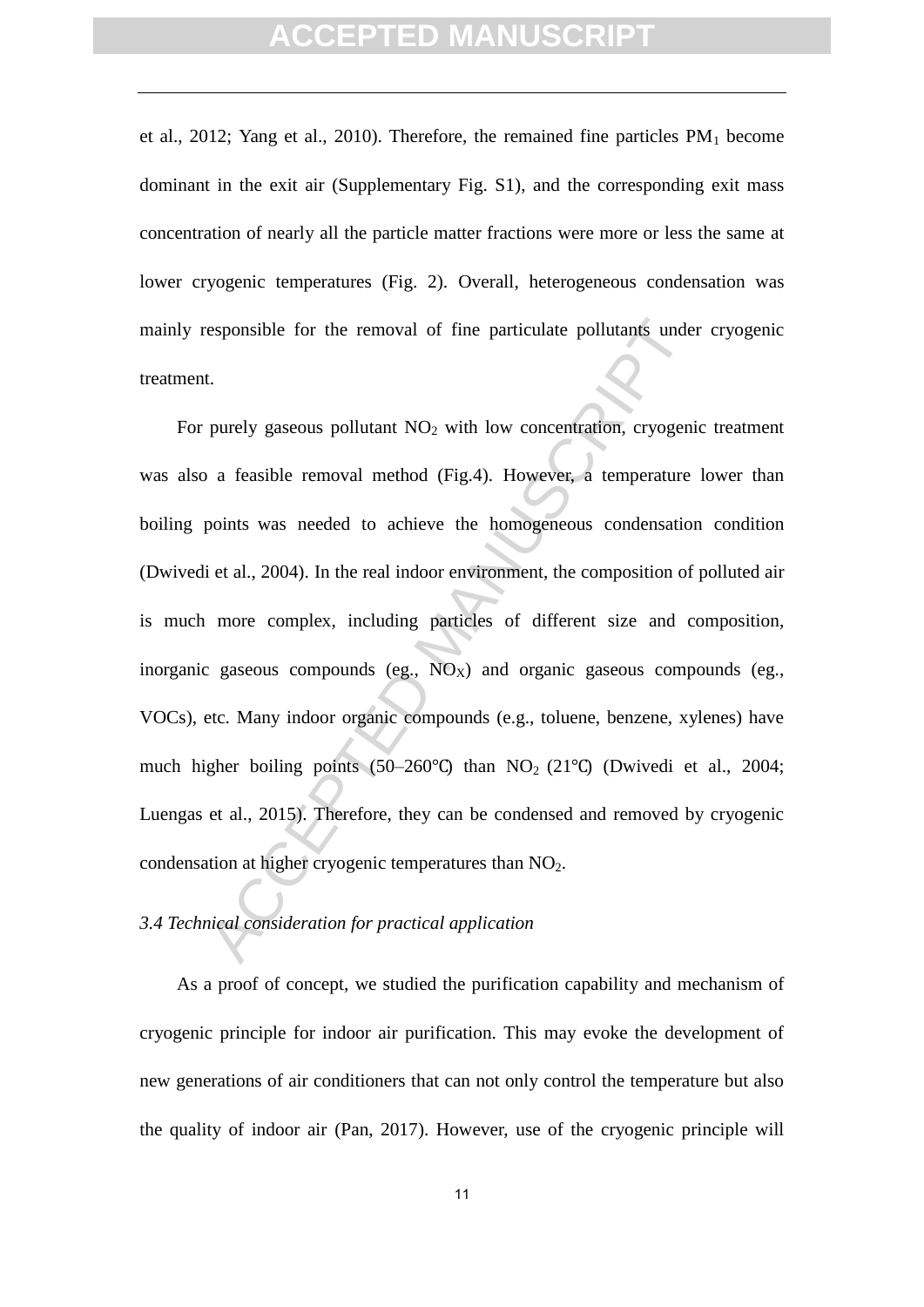required to cool the polluted air (with humidity of 20%) from 2<br>ergy consumption value was about 12–65 times higher the<br>ciency particle arresting (HEPA) air cleaning, 25 times higher that<br>atic precipitators (ESP), and 6–16 have to involve energy consumption. In order to assess the energy cost, we used the recommended clean air delivery rate (CADR) of 200  $m^3/h$  (Shaughnessy and Sextro, 2006) to estimate the energy consumption of the cryogenic circulation method (see Supplementary Information). It showed that a minimum energy consumption of 2.59 kW was required to cool the polluted air (with humidity of 20%) from 20 to -18 ℃. This energy consumption value was about 12–65 times higher than that of high-efficiency particle arresting (HEPA) air cleaning, 25 times higher than that of electrostatic precipitators (ESP), and 6–16 times higher than that of ventilation with filter systems (Table 1). The high energy consumption of our cryogenic principle may be reduced in practical application if more energy-efficient refrigerants or materials are developed (Azmi et al., 2017; Koizumi, 2007; Matsumoto and Omata, 2017). Before it can be considered for domestic applications where substantial energy reduction is required, cryonic circulation can be used for continuous indoor air cleaning when health is prioritized above energy consumption, such as in nuclear submarine or industrial underground operations.

Additional operational challenges need to be further studied before the cryogenic principal can be used for practical purposes. For example, pipeline congestion due to the condensed ice particles, power source for reheating the cooled air to room temperature, or how to maintain comfortable indoor humidity during cryogenic processes. Commercialization of the cryogenic method for air purification represents both a business opportunity and a production challenge.

#### **4. Conclusion**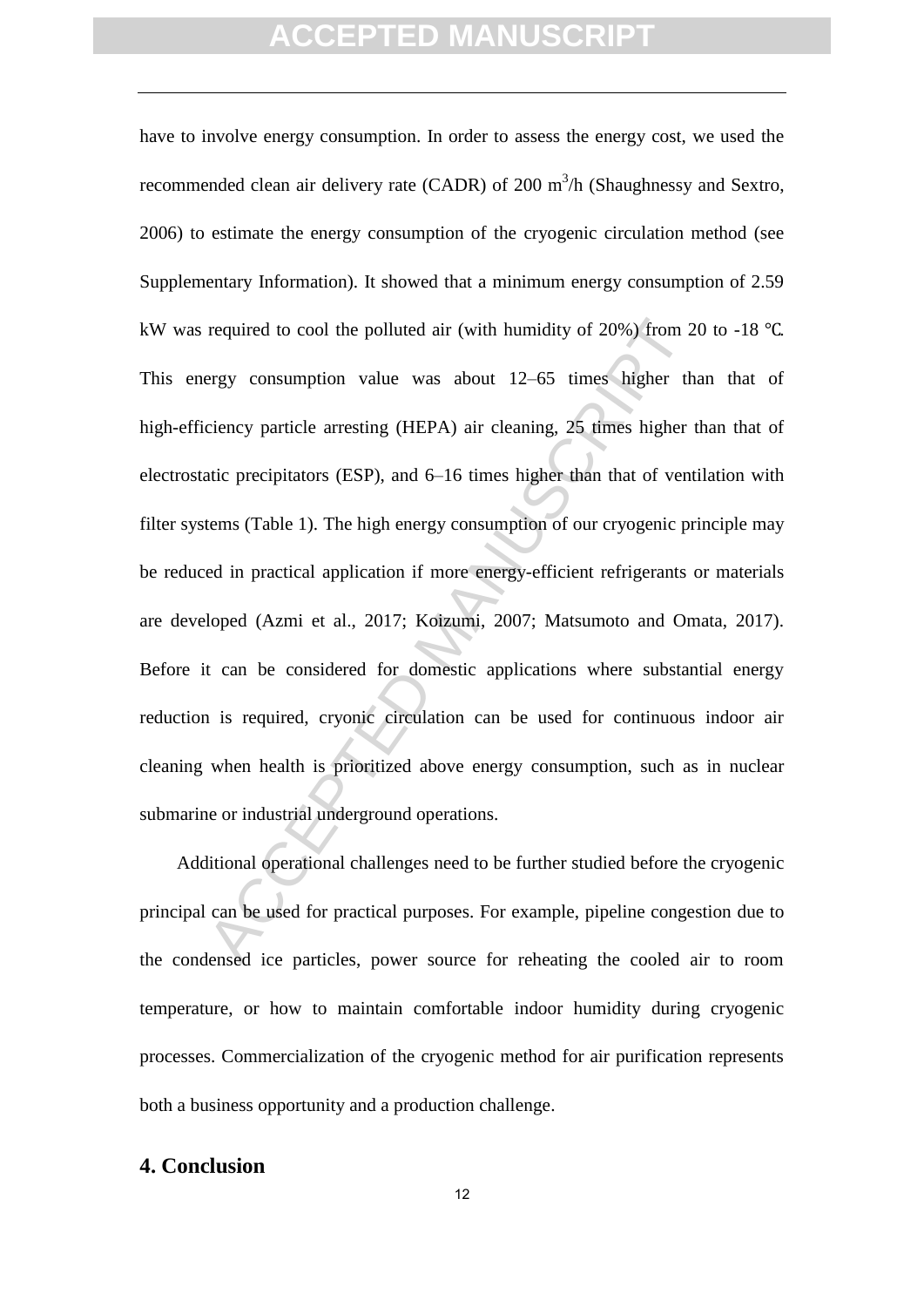This study demonstrated the effectiveness of cryogenic circulation for removing both particulate and gaseous pollutants from indoor air, and cryogenic condensation was the principal removal mechanism. However, energy consumption, humidity control and other technical challenges should be further studied before practical application.

#### **Acknowledgement**

on.<br>
Independent states are supported by the National Key R&D Program<br>
A0207203) and Strategic Priority Research Program of the Chines<br>
ces (XDA09030203). We thank T. L. Zhang for the preliminary a<br>
rimental apparatus.<br>
Ex This research was supported by the National Key R&D Program of China (2017YFA0207203) and Strategic Priority Research Program of the Chinese Academy of Sciences (XDA09030203). We thank T. L. Zhang for the preliminary assembly of the experimental apparatus.

#### **References**

- Azmi, W.H., Sharif, M.Z., Yusof, T.M., Mamat, R., Redhwan, A.A.M., 2017. Potential of nanorefrigerant and nanolubricant on energy saving in refrigeration system – A review. Renew. Sust. Energ. Rev. 69, 415-428.
- Baker, M.B., Peter, T., 2008. Small-scale cloud processes and climate. Nature 451, 299-300.
- Batchelor, G.K., Shen, C., 1985. Thermophoretic deposition of particles in gas flowing over cold surfaces. J. Colloid Interf. Sci. 107, 21-37.
- Challoner, A., Gill, L., 2014. Indoor/outdoor air pollution relationships in ten commercial buildings: PM2.5 and NO<sub>2</sub>. Build. Environ. 80, 159-173.
- Cibella, F., Cuttitta, G., Della Maggiore, R., Ruggieri, S., Panunzi, S., De Gaetano, A., Bucchieri, S., Drago, G., Melis, M.R., La Grutta, S., Viegi, G., 2015. Effect of indoor nitrogen dioxide on lung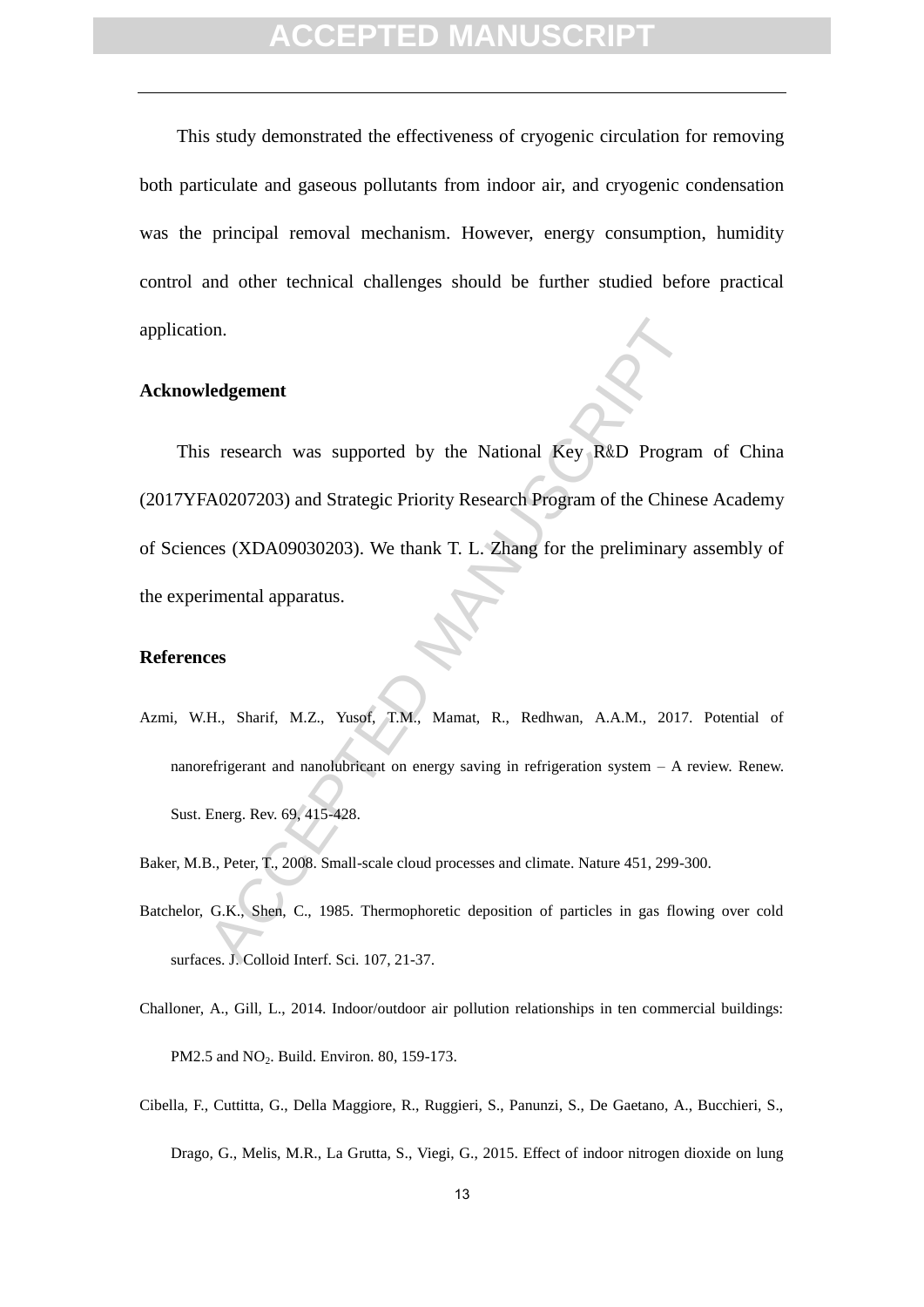function in urban environment. Environ. Res. 138, 8-16.

- Destaillats, H., Sleiman, M., Sullivan, D.P., Jacquiod, C., Sablayrolles, J., Molins, L., 2012. Key parameters influencing the performance of photocatalytic oxidation (PCO) air purification under realistic indoor conditions. Appl. Catal. B-Environ. 128, 159-170.
- P., Gaur, V., Sharma, A., Verma, N., 2004. Comparative study of removal of vc<br>counds by cryogenic condensation and adsorption by activated carbon fibe<br>tol. 39, 23-37.<br>P., Brooks, S.D., Dooley, J.B., Saha, A., 2009. Heterog Dwivedi, P., Gaur, V., Sharma, A., Verma, N., 2004. Comparative study of removal of volatile organic compounds by cryogenic condensation and adsorption by activated carbon fiber. Sep. Purif. Technol. 39, 23-37.
- Fornea, A.P., Brooks, S.D., Dooley, J.B., Saha, A., 2009. Heterogeneous freezing of ice on atmospheric aerosols containing ash, soot, and soil. J. Geophys. Res.-Atmos. 114.
- Fuchs, N.A., 1964. The Mechanics of Aerosols. Pergamon press, New York.
- Gupta, V.K., Verma, N., 2002. Removal of volatile organic compounds by cryogenic condensation followed by adsorption. Chem. Eng. Sci. 57, 2679-2696.
- Heidenreich, S., Ebert, F., 1995. Condensational droplet growth as a preconditioning technique for the separation of submicron particles from gases. Chem. Eng. Process. 34, 235-244.
- Hoose, C., Mohler, O., 2012. Heterogeneous ice nucleation on atmospheric aerosols: a review of results from laboratory experiments. Atmos. Chem. Phys. 12, 9817-9854.
- Huang, R.J., Zhang, Y., Bozzetti, C., Ho, K.F., Cao, J.J., Han, Y., Daellenbach, K.R., Slowik, J.G., Platt, S.M., Canonaco, F., Zotter, P., Wolf, R., Pieber, S.M., Bruns, E.A., Crippa, M., Ciarelli, G., Piazzalunga, A., Schwikowski, M., Abbaszade, G., Schnelle-Kreis, J., Zimmermann, R., An, Z., Szidat, S., Baltensperger, U., El Haddad, I., Prevot, A.S., 2014. High secondary aerosol contribution to particulate pollution during haze events in China. Nature 514, 218-222.

Jerrett, M., 2015. ATMOSPHERIC SCIENCE The death toll from air-pollution sources. Nature 525,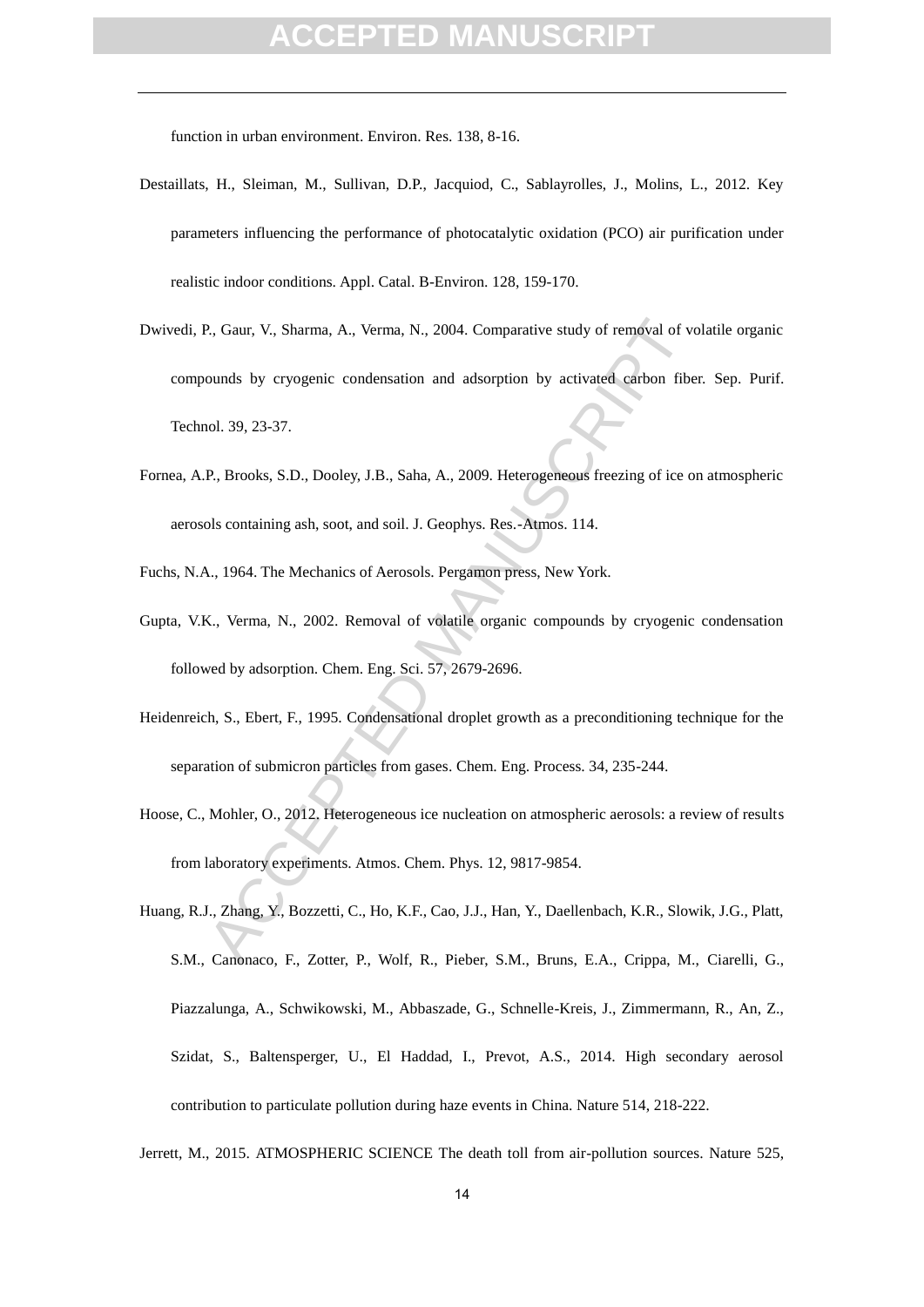330-331.

- Jo, W.K., Yang, C.H., 2009. Granular-activated carbon adsorption followed by annular-type photocatalytic system for control of indoor aromatic compounds. Sep. Purif. Technol. 66, 438-442.
- Kattan, M., Gergen, P.J., Eggleston, P., Visness, C.M., Mitchell, H.E., 2007. Health effects of indoor nitrogen dioxide and passive smoking on urban asthmatic children. J. Allergy Clin, Immun, 120, 618-624.
- Koizumi, S., 2007. Energy Efficiency of air conditioners in developing countries and the role of CDM. Paris: International Energy Agency (IEA).
- Kulmala, M., 2015. Atmospheric chemistry: China's choking cocktail. Nature 526, 497.
- Lelieveld, J., Evans, J.S., Fnais, M., Giannadaki, D., Pozzer, A., 2015. The contribution of outdoor air pollution sources to premature mortality on a global scale. Nature 525, 367-371.
- (en dioxide and passive smoking on urban asthmatic children. J. Allergy Clin,<br>
124.<br>
132.<br>
23. 2007. Energy Efficiency of air conditioners in developing countries and the<br>
14. 2015. Atmospheric chemistry: China's choking c Lim, S.S., Vos, T., Flaxman, A.D., Danaei, G.e.a., 2012. A comparative risk assessment of burden of disease and injury attributable to 67 risk factors and risk factor clusters in 21 regions, 1990–2010: a systematic analysis for the Global Burden of Disease Study 2010. Lancet 380, 2224-2260.
- Lin, J.S., Tsai, C.J., Tung, K.L., Chiang, H.C., 2008. Thermophoretic particle deposition efficiency in turbulent tube flow. Journal of the Chinese Institute of Chemical Engineers 39, 281-285.
- Luengas, A., Barona, A., Hort, C., Gallastegui, G., Platel, V., Elias, A., 2015. A review of indoor air treatment technologies. Rev. Environ. Sci. Bio. 14, 499-522.
- Matsumoto, S., Omata, Y., 2017. Consumer valuations of energy efficiency investments: The case of Vietnam's Air Conditioner market. J. Clean. Prod. 142, 4001-4010.
- Montassier, N., Boulaud, D., Renoux, A., 1991. Experimental study of thermophoretic particle deposition in laminar tube flow. J. Aerosol Sci. 22, 677-687.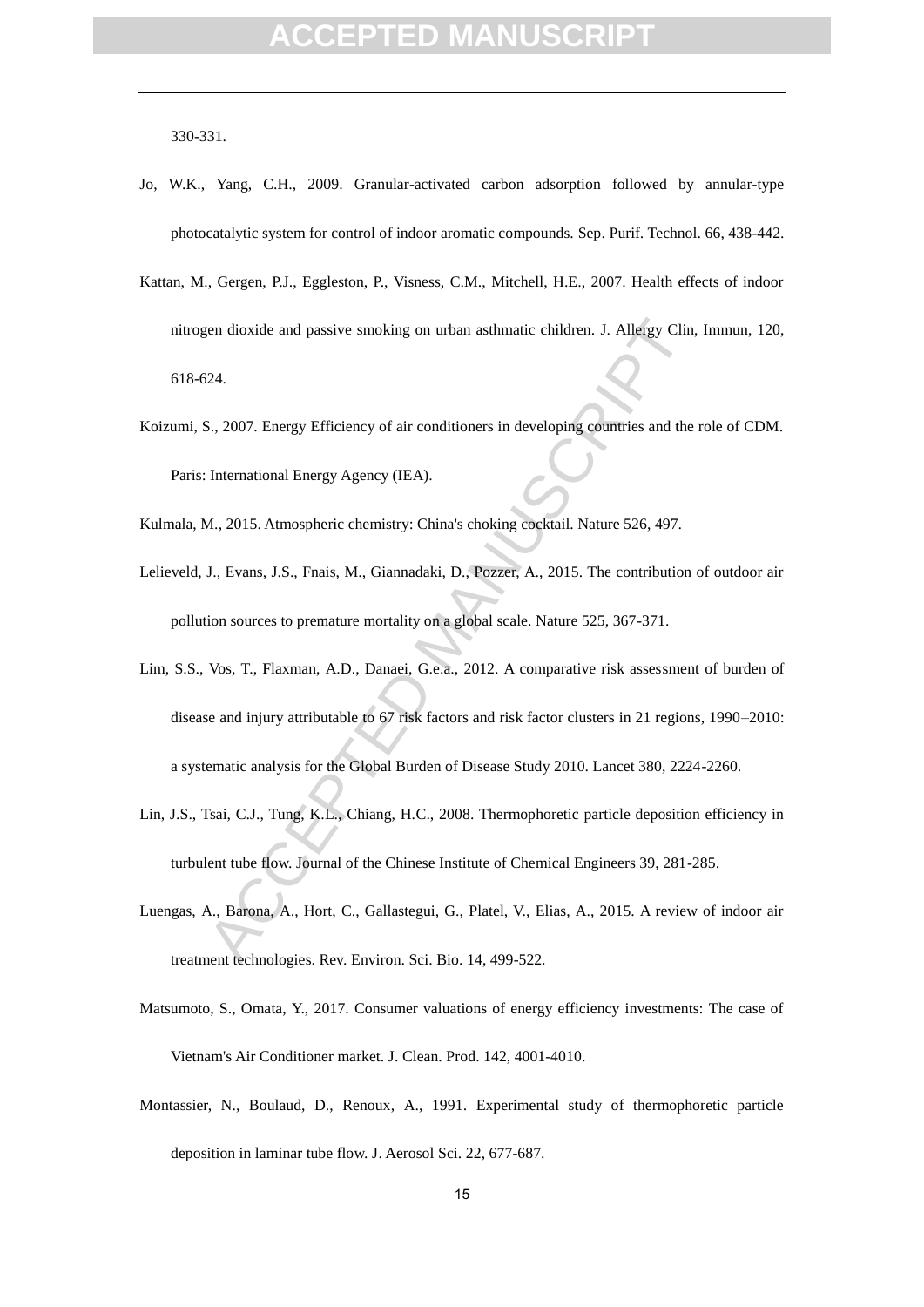### **CEPTED MANUSCRI**

- Nishio, G., Kitani, S., Takahash.K, 1974. Thermophoretic deposition of aerosol-particles in a heat-exchange pipe. Industrial & Engineering Chemistry Process Design and Development 13, 408-415.
- Noh, K.C., Yook, S.-J., 2016. Evaluation of clean air delivery rates and operating cost effectiveness for room air cleaner and ventilation system in a small lecture room. Energ. Buildings 119, 111-118.
- Ourrad, H., Thevenet, F., Gaudion, V., Riffault, V., 2015. Limonene photocatalytic oxidation at ppb levels: Assessment of gas phase reaction intermediates and secondary organic aerosol heterogeneous formation. Appl. Catal. B-Environ. 168, 183-194.
- Pöschl, U., 2005. Atmospheric Aerosols: Composition, Transformation, Climate and Health Effects. Angew. Chem. Int. Edit. 44, 7520-7540.
- Pan, G., Bi, L., 2017. An integral device of refrigeration and indoor air cleaner, CN206556132U, (October 13, 2017).
- air cleaner and ventilation system in a small lecture room. Energ. Buildings 115<br>
1. Thevenet, F., Gaudion, V., Riffault, V., 2015. Limonene photocatalytic oxi<br>
1. Assessment of gas phase reaction intermediates and seconda Peck, R.L., Grinshpun, S.A., Yermakov, M., Rao, M.B., Kim, J., Reponen, T., 2016. Efficiency of portable HEPA air purifiers against traffic related combustion particles. Build. Environ. 98, 21-29. Pruppacher, H.R., Klett, J.D., 2012. Microphysics of Clouds and Precipitation: Reprinted 1980.

Springer Science & Business Media, New York.

- Romay, F.J., Takagaki, S.S., Pui, D.Y.H., Liu, B.Y.H., 1998. Thermophoretic deposition of aerosol particles in turbulent pipe flow. J. Aerosol Sci. 29, 943-959.
- Shaughnessy, R.J., Sextro, R.G., 2006. What is an effective portable air cleaning device? A review. J. Occup. Environ. Hyg. 3, 169-181.
- Shin, D.C., 2016. Hazardous Air Pollutants: Case Studies from Asia. CRC press, USA.
- Siegel, J.A., 2016. Primary and secondary consequences of indoor air cleaners. Indoor Air 26, 88-96.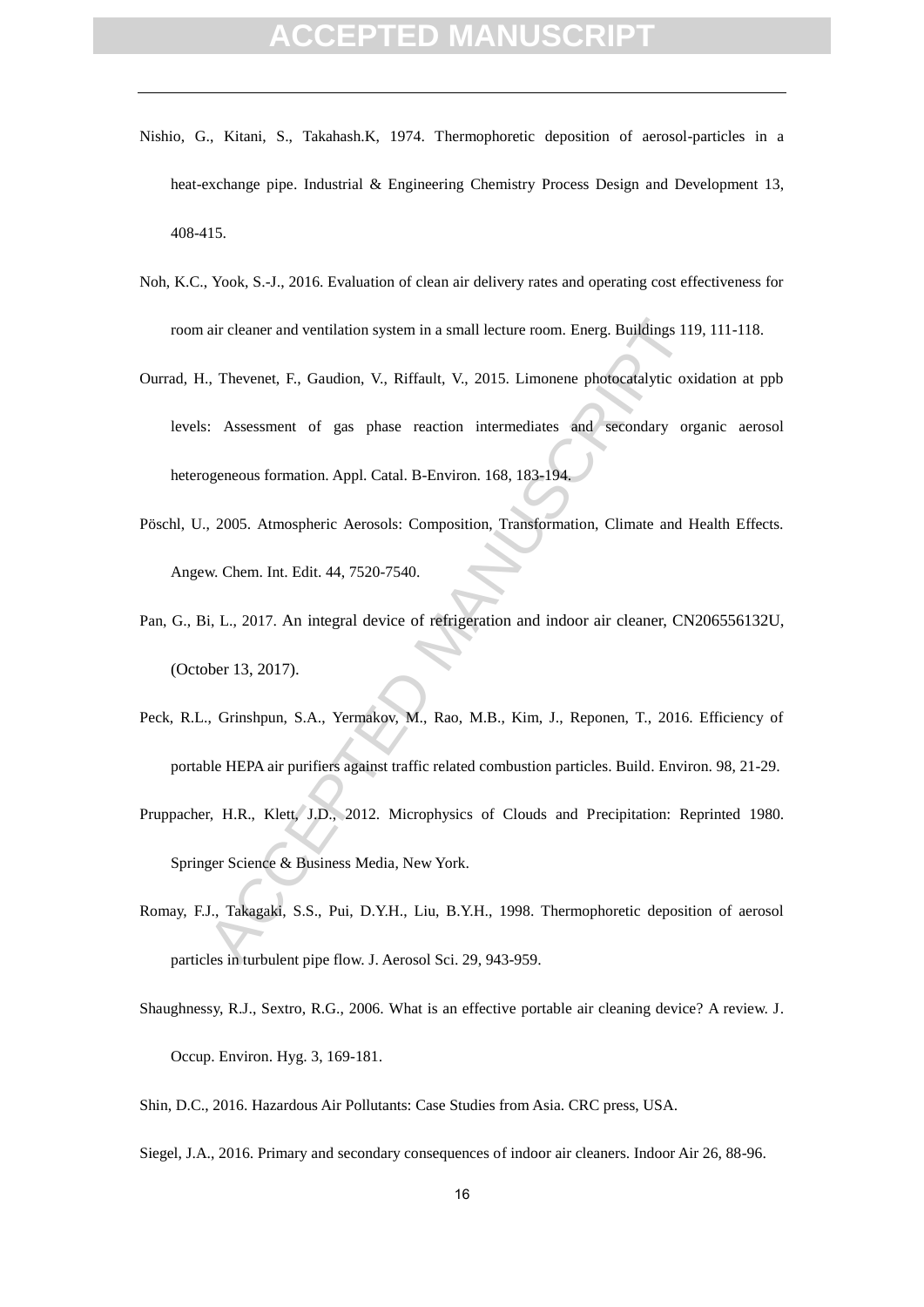- Stratmann, F., Otto, E., Fissan, H., 1994. Thermophoretical and diffusional particle transport in cooled laminar tube flow. J. Aerosol Sci. 25, 1305-1319.
- Sun, Y.Y., Hu, X., Wu, J.C., Lian, H.Z., Chen, Y.J., 2014. Fractionation and health risks of atmospheric particle-bound As and heavy metals in summer and winter. Sci.Total Environ. 493, 487-494.
- Tammaro, M., Di Natale, F., Salluzzo, A., Lancia, A., 2012. Heterogeneous condensation of submicron particles in a growth tube. Chem. Eng. Sci. 74, 124-134.
- M., Di Natale, F., Salluzzo, A., Lancia, A., 2012. Heterogeneous condensation<br>
les in a growth tube. Chem. Eng. Sci. 74, 124-134.<br>
Pan, Y.P., Liu, Z.R., Wen, T.X., Wang, Y.S., 2014. Size-resolved aerosol chementare polluti Tian, S.L., Pan, Y.P., Liu, Z.R., Wen, T.X., Wang, Y.S., 2014. Size-resolved aerosol chemical analysis of extreme haze pollution events during early 2013 in urban Beijing, China. J. Hazard. Mater. 279, 452-460.
- Tsai, C.J., Lin, J.S., Aggarwal, S.G., Chen, D.R., 2004. Thermophoretic Deposition of Particles in Laminar and Turbulent Tube Flows. Aerosol Sci. Tech. 38, 131-139.
- Wainman, T., Weschler, C.J., Lioy, P.J., Zhang, J.F., 2001. Effects of surface type and relative humidity on the production and concentration of nitrous acid in a model indoor environment. Environ. Sci. Technol. 35, 2200-2206.
- Wang, X., You, C., 2013. Effects of thermophoresis, vapor, and water film on particle removal of electrostatic precipitator. J. Aerosol Sci. 63, 1-9.
- Wang, Y., Zhang, R.Y., Saravanan, R., 2014. Asian pollution climatically modulates mid-latitude cyclones following hierarchical modelling and observational analysis. Nat. Commun. 5, 1-7.
- Waring, M.S., Siegel, J.A., Corsi, R.L., 2008. Ultrafine particle removal and generation by portable air cleaners. Atmos. Environ. 42, 5003-5014.
- Wei, Y., Zhang, J., Li, Z., Gow, A., Chung, K.F., Hu, M., Sun, Z., Zeng, L., Zhu, T., Jia, G., Li, X., Duarte, M., Tang, X., 2016. Chronic exposure to air pollution particles increases the risk of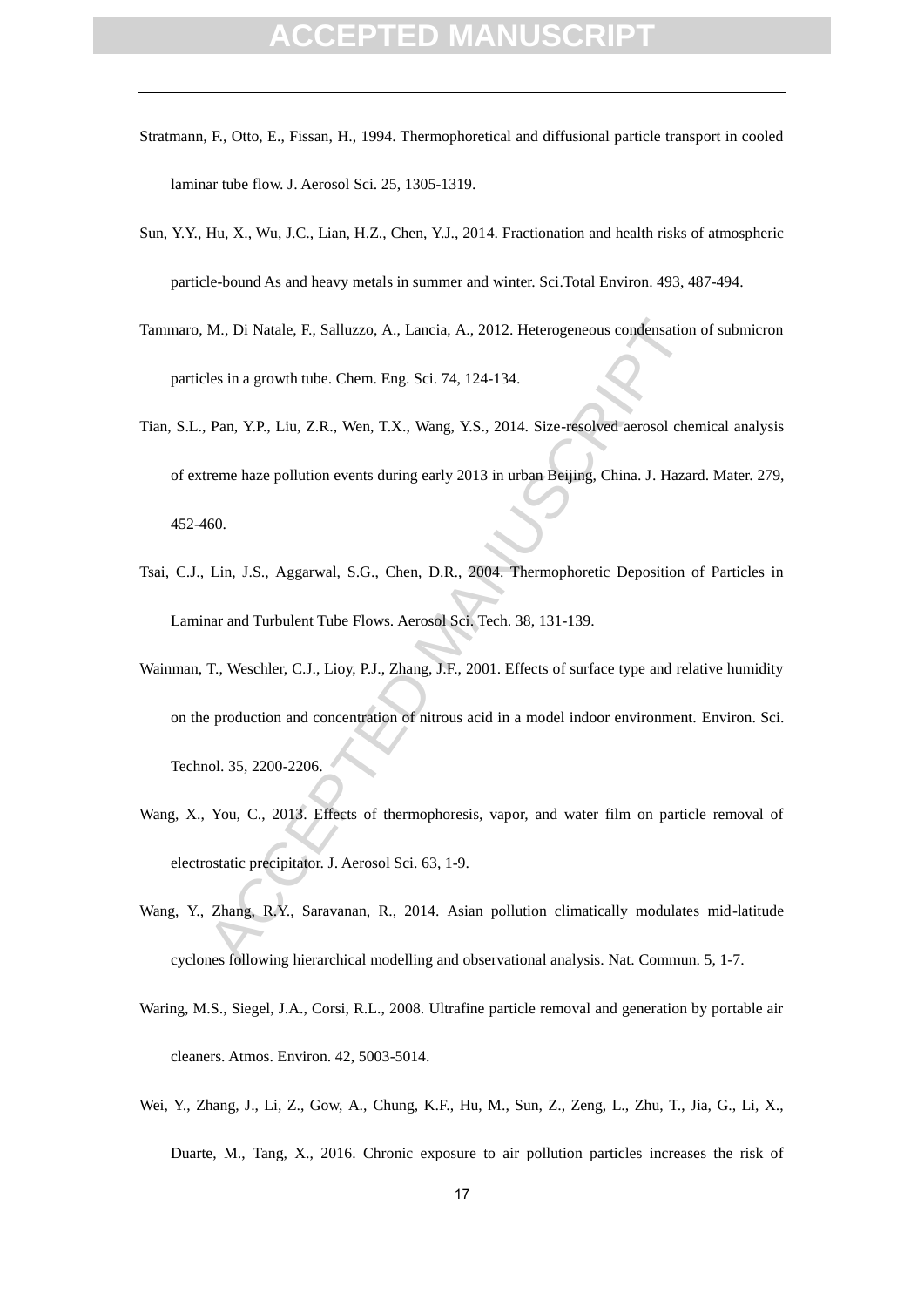### **PTED MANUSCRIPT**

obesity and metabolic syndrome: findings from a natural experiment in Beijing. FASEB J. 30, 2115-2122.

- Xie, Y., Zhao, B., Zhang, L., Luo, R., 2015. Spatiotemporal variations of  $PM_{2.5}$  and  $PM_{10}$ concentrations between 31 Chinese cities and their relationships with  $SO_2$ ,  $NO_2$ ,  $CO$  and  $O_3$ . Particuology 20, 141-149.
- Yang, L., Bao, J., Yan, J., Liu, J., Song, S., Fan, F., 2010. Removal of fine particles in wet flue gas desulfurization system by heterogeneous condensation. Chem. Eng. J. 156, 25-32.

 $A$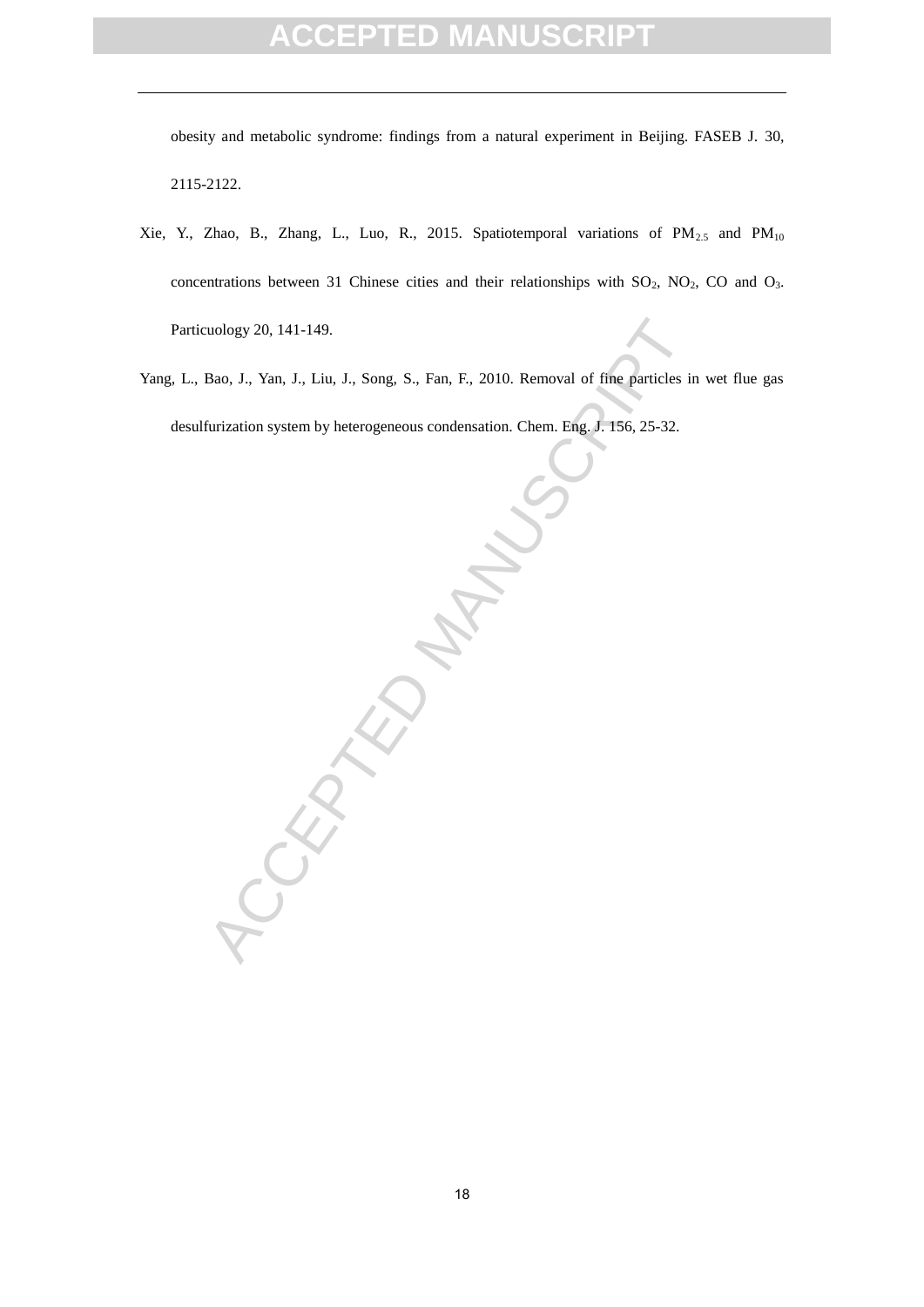#### **Figure legends:**

Fig. 1. Schematic diagram of experimental facility

Fig. 2. Removal efficiency of haze particles at LP, HP and EHP pollution levels in ambient air. (a-c) Inlet mass concentrations of  $PM_1$ ,  $PM_{2.5}$  and  $PM_{10}$ ; (d-f) Exit mass concentration of  $PM_1$ ,  $PM_{2.5}$  and  $PM_{10}$  as a function of cryogenic temperatures. The red straight lines indicate the Chinese ambient air quality standards for daily average levels of PM<sub>10</sub> (0.15 mg/m<sup>3</sup>) and PM<sub>2.5</sub> (0.075 mg/m<sup>3</sup>).

ation of PM<sub>1</sub>, PM<sub>2.5</sub> and PM<sub>10</sub> as a function of cryogenic temper<br>pht lines indicate the Chinese ambient air quality standards for da<br>PM<sub>10</sub> (0.15 mg/m<sup>3</sup>) and PM<sub>2.5</sub> (0.075 mg/m<sup>3</sup>).<br>volution of haze-polluted air at Fig. 3. Evolution of haze-polluted air at EHP level during the cryogenic treatment. a) Variation of particle number concentrations for size-resolved particles under different cryogenic temperatures. b) TEM images of haze particles before cryogenic treatment; c) TEM images of haze particles after cryogenic treatment at around -10℃; d) Variation of specific humidity under different cryogenic temperatures.

Fig. 4.  $NO<sub>2</sub>$  exit concentration as a function of cryogenic temperature. The red straight line indicates the Chinese indoor standard for instantaneous  $NO<sub>2</sub>$  concentration.

### **Table legends:**

Table 1 Features of existing air cleaning methods.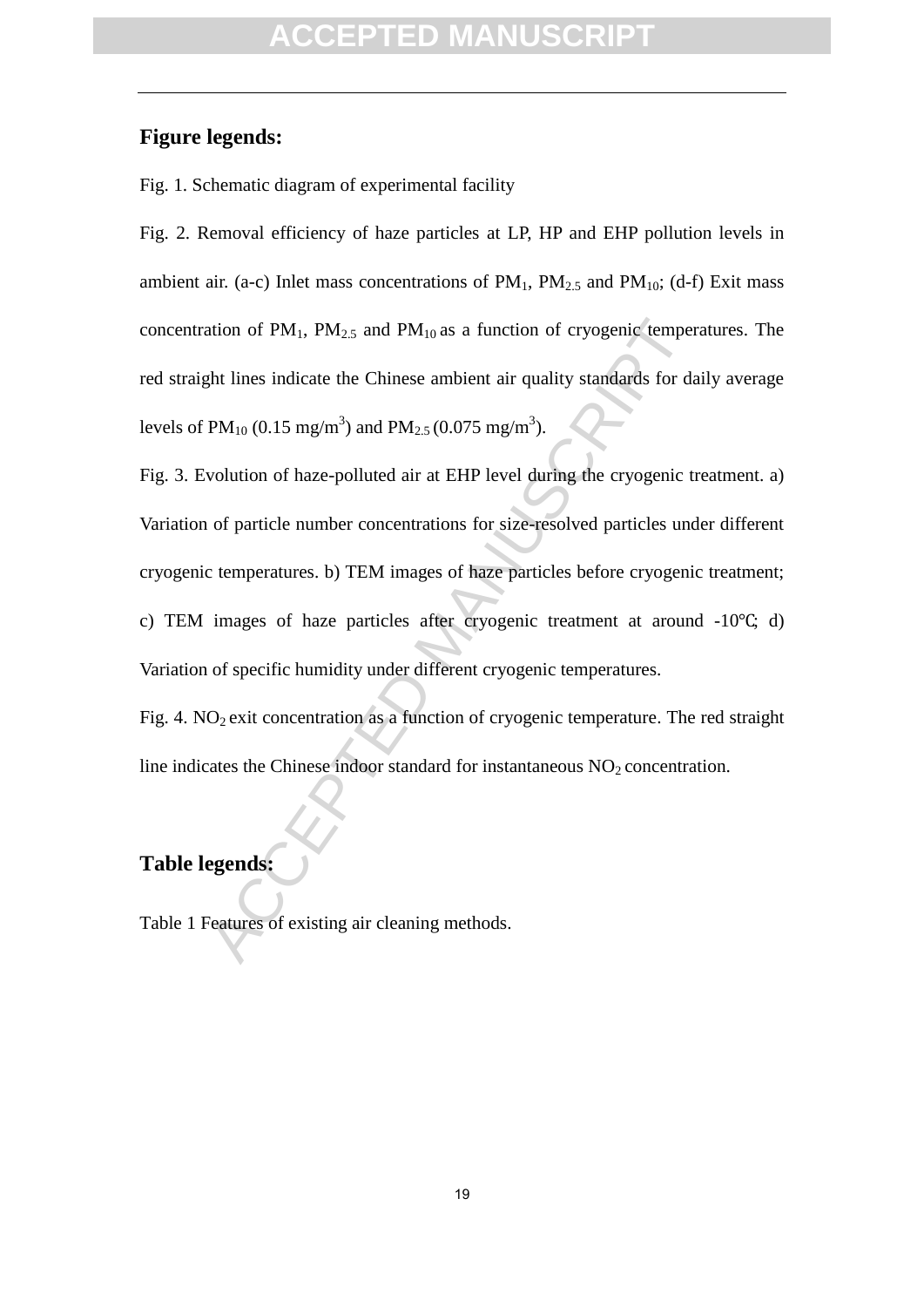| Air cleaning method            | <b>CADR</b><br>$(m^3/h)$ | Electrical power<br>consumption<br>(kW) | Data source                                                     |
|--------------------------------|--------------------------|-----------------------------------------|-----------------------------------------------------------------|
| HEPA <sup>a</sup> air cleaning | 180-324                  | $0.04 - 0.206$                          | (Noh and Yook, 2016; Peck et al.,<br>2016; Waring et al., 2008) |
| Air ionic cleaning             | 200                      | 0.032 <sup>c</sup>                      | (Siegel, 2016; Waring et al., 2008)                             |
| $ESP^b$                        | 284                      | 0.102                                   | (Waring et al., 2008)                                           |
| Ventilation/filter system      | 360                      | 0.164-0.425                             | (Noh and Yook, 2016)                                            |

Table 1 Features of existing air cleaning methods.

<sup>a</sup>: High-efficiency particle arresting;  $\overline{b}$ : Electrostatic precipitator;  $\overline{c}$ : Estimated through operation cost effectiveness of ion generator (Siegel, 2016), by assuming CADR to 200 m<sup>3</sup>/h.

**CCEPTED MANUSCRIPT**